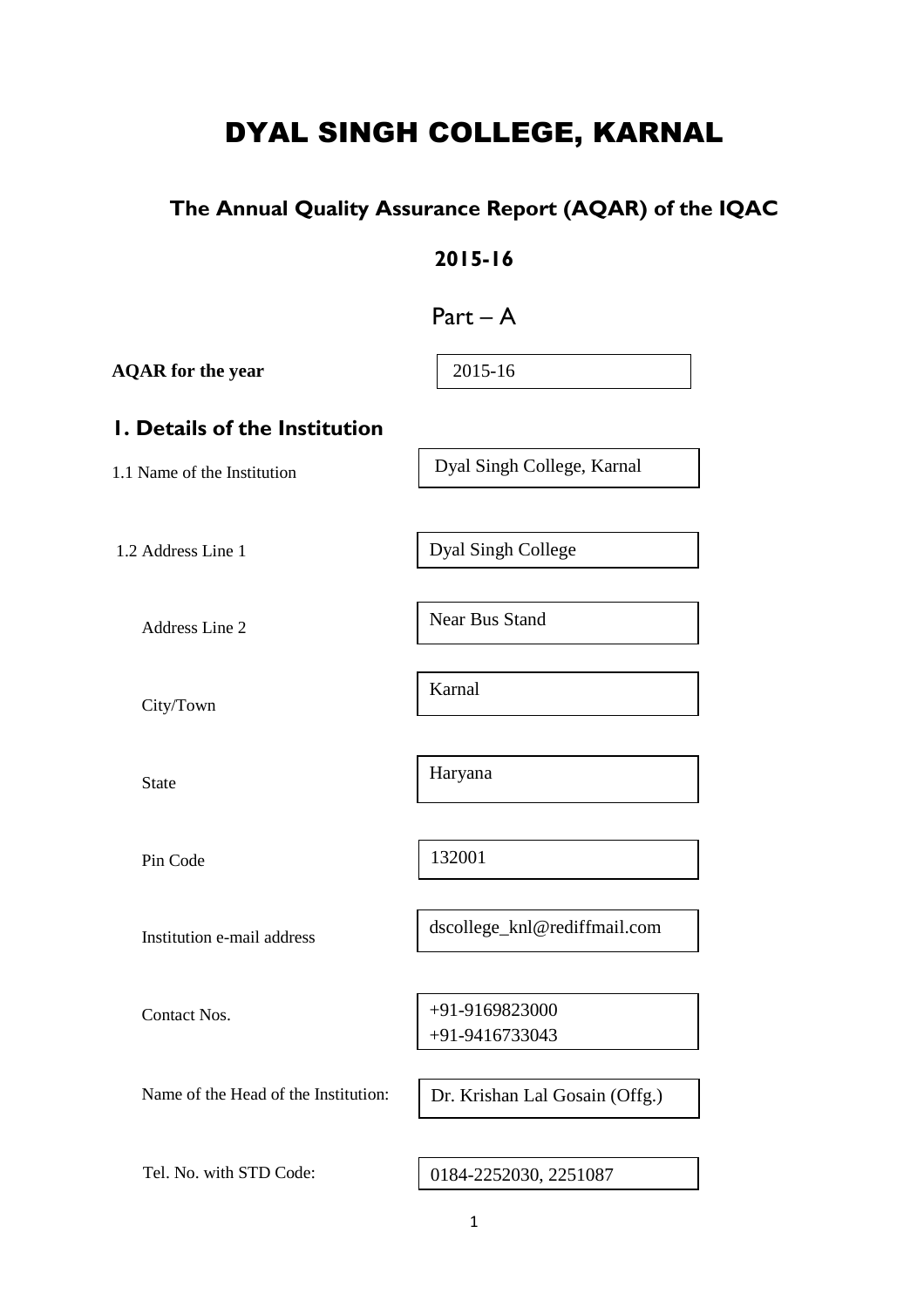| Mobile:                        | +91-9169823000               |
|--------------------------------|------------------------------|
| Name of the IQAC Co-ordinator: | Dr. Chander Shekhar          |
| Mobile:                        | +91-9416733043               |
| IQAC e-mail address:           | dscollege_knl@rediffmail.com |

1.3 **NAAC Track ID** *(For ex. MHCOGN 18879)*

 **OR** 

1.4 **NAAC Executive Committee No. & Date:** 

1.5 Website address:

Web-link of the AQAR:

1.6 Accreditation Details

|         | Cycle       | Grade | <b>CGPA</b> | Year of | Validity      |
|---------|-------------|-------|-------------|---------|---------------|
| Sl. No. |             |       |             |         | Accreditation |
|         | $1st$ Cycle |       | 86.30       | 2004    | 5 years       |
|         | $2nd$ Cycle |       |             |         |               |
| 3       | $3rd$ Cycle |       |             |         |               |
|         | $4th$ Cycle |       |             |         |               |

1.7 Date of Establishment of IQAC : DD/MM/YYYY

10/07/2005

HRCOGN11131

EC/32/122 dated 03-05-2004

www.dsckarnal.org

www.dsckarnal.org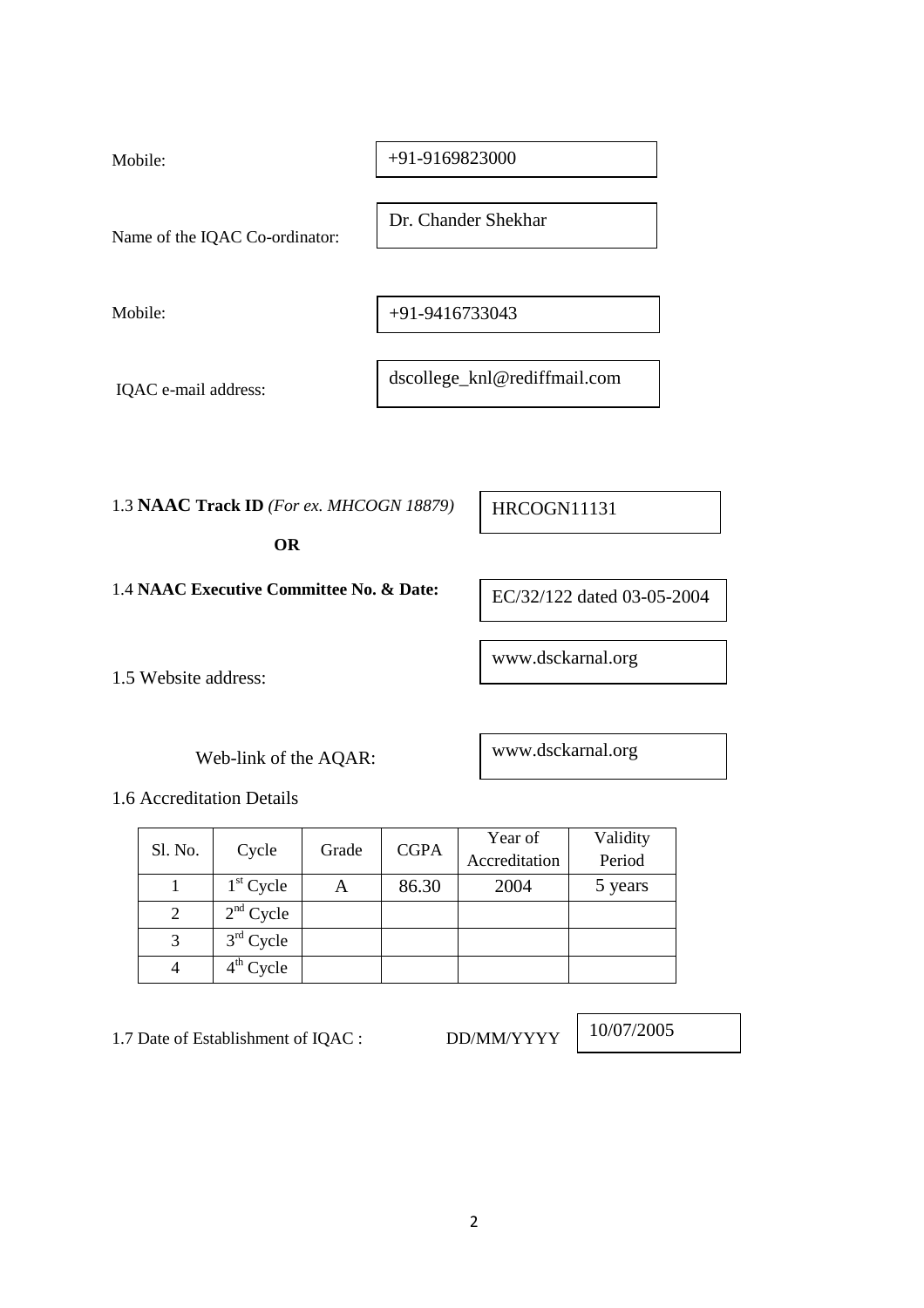| 1.8 Details of the previous year's AQAR submitted to NAAC after the latest Assessment and |  |
|-------------------------------------------------------------------------------------------|--|
| Accreditation by NAAC ( <i>(for example AQAR 2010-11submitted to NAAC on 12-10-2011</i> ) |  |

|  | i. AQAR | 07/08/2013 |  | (DD/MM/YYYY |
|--|---------|------------|--|-------------|
|--|---------|------------|--|-------------|

|  | ii. AQAR | 16/08/2014 |  | (DD/MM/YYYY) |
|--|----------|------------|--|--------------|
|--|----------|------------|--|--------------|

| 15/09/2015<br>iii. AQAR<br>(DD/MM/YYYY) |  |  |
|-----------------------------------------|--|--|
|-----------------------------------------|--|--|

| iv. AQAR<br>. | (DD/MM/YYYY) |
|---------------|--------------|
|---------------|--------------|

 $\overline{\phantom{a}}$ 

| University                                                 | Central<br><b>State</b>         | Deemed<br>Private                      |
|------------------------------------------------------------|---------------------------------|----------------------------------------|
| <b>Affiliated College</b>                                  | Yes<br>N <sub>0</sub><br>✓      |                                        |
| <b>Constituent College</b>                                 | Yes<br>N <sub>o</sub>           |                                        |
| Autonomous college of UGC                                  | Yes<br>N <sub>0</sub>           |                                        |
| Regulatory Agency approved Institution                     | Yes                             | N <sub>0</sub>                         |
| (eg. AICTE, BCI, MCI, PCI, NCI)                            |                                 |                                        |
| Co-education<br>Type of Institution                        | Men                             | Women                                  |
| Urban                                                      | ✓<br>Rural                      | Tribal                                 |
| <b>Financial Status</b><br>Grant-in-aid                    | UGC $2(f)$                      | $\checkmark$ UGC 12B<br>✓              |
|                                                            | Grant-in-aid $+$ Self Financing | <b>Totally Self-financing</b>          |
| 1.10 Type of Faculty/Programme                             |                                 |                                        |
| Arts<br>Science                                            | $\checkmark$ Commerce           | PEI (Phys Edu)<br>Law                  |
| TEI (Edu)<br>Engineering                                   | <b>Health Science</b>           | Management                             |
| Others (Specify)                                           |                                 |                                        |
| 1.11 Name of the Affiliating University (for the Colleges) |                                 | Kurukshetra University,<br>Kurukshetra |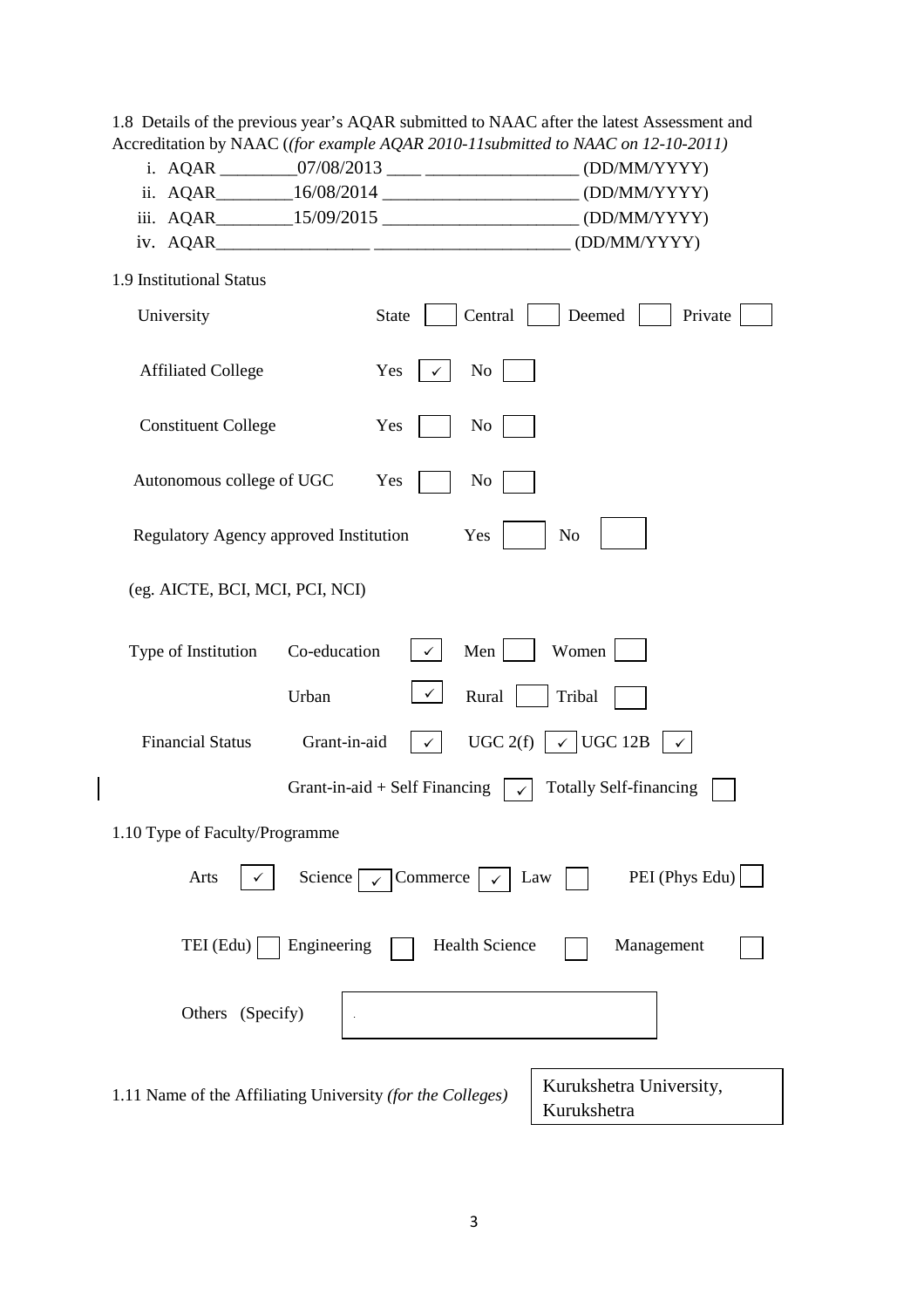# 1.12 Special status conferred by Central/ State Government-- UGC/CSIR/DST/DBT/ICMR etc

| Autonomy by State/Central Govt. / University                    |   |                     |  |
|-----------------------------------------------------------------|---|---------------------|--|
| University with Potential for Excellence                        |   | <b>UGC-CPE</b>      |  |
| <b>DST Star Scheme</b>                                          |   | <b>UGC-CE</b>       |  |
| <b>UGC-Special Assistance Programme</b>                         |   | <b>DST-FIST</b>     |  |
| <b>UGC-Innovative PG programmes</b>                             | ✔ | Any other (Specify) |  |
| <b>UGC-COP Programmes</b><br>2. IQAC Composition and Activities |   |                     |  |

| 2.1 No. of Teachers                       | 8            |
|-------------------------------------------|--------------|
| 2.2 No. of Administrative/Technical staff | $\mathbf{1}$ |
| 2.3 No. of students                       | $\mathbf{1}$ |
| 2.4 No. of Management representatives     | $\mathbf{1}$ |
| 2.5 No. of Alumni                         | 1            |
| 2.6 No. of any other stakeholder and      | $\mathbf{1}$ |
| community representatives                 |              |
| 2.7 No. of Employers/ Industrialists      | $\mathbf{1}$ |
|                                           |              |
| 2.8 No. of other External Experts         | 1            |
| 2.9 Total No. of members                  | 15           |
| 2.10 No. of IQAC meetings held            |              |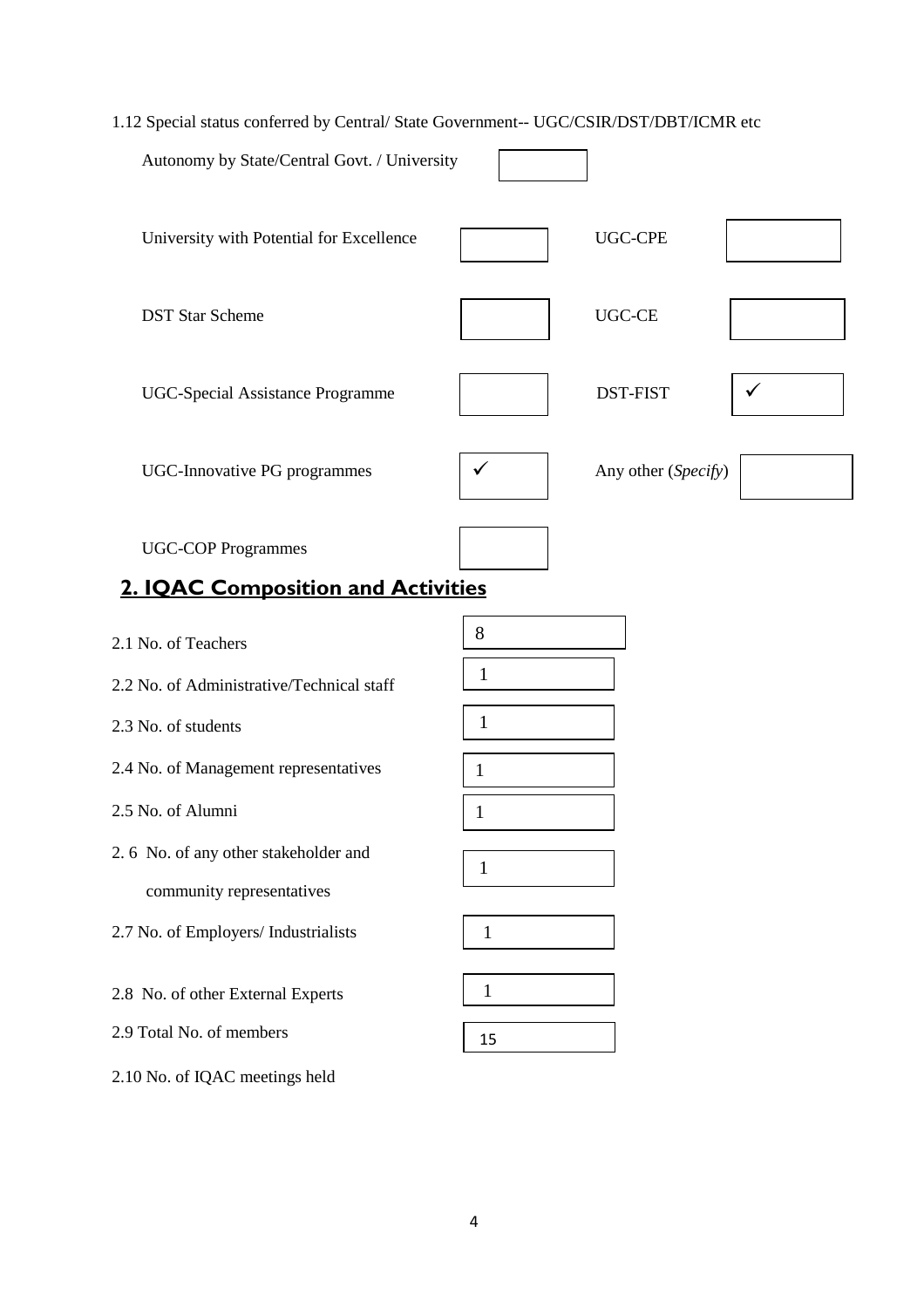| Faculty<br>2.11 No. of meetings with various stakeholders:<br>No.<br>4                                                                                                                          |
|-------------------------------------------------------------------------------------------------------------------------------------------------------------------------------------------------|
| Alumni<br><b>Non-Teaching Staff Students</b><br>Others<br>1                                                                                                                                     |
| 2.12 Has IQAC received any funding from UGC during the year?<br>Yes<br>No<br>If yes, mention the amount                                                                                         |
| 2.13 Seminars and Conferences (only quality related) No                                                                                                                                         |
| (i) No. of Seminars/Conferences/Workshops/Symposia organized by the IQAC                                                                                                                        |
| International<br>National<br>Total Nos.<br><b>Institution Level</b><br><b>State</b>                                                                                                             |
| (ii) Themes                                                                                                                                                                                     |
| 2.14 Significant Activities and contributions made by IQAC                                                                                                                                      |
| 1. Drawn the academic calendar for the session 2015-16.<br>2. The academic performance for the session 2014-15 was critically evaluated.<br>3. The plan to introduce new courses was discussed. |

# 2.15 Plan of Action by IQAC/Outcome

 The plan of action chalked out by the IQAC in the beginning of the year towards quality enhancement and the outcome achieved by the end of the year \*

| Plan of Action                                          | Achievements                                                              |  |  |
|---------------------------------------------------------|---------------------------------------------------------------------------|--|--|
|                                                         | 1. To start M Sc Forensic Science   1. M. Sc Forensic Science (Five years |  |  |
| (Five years integrated programme)                       | integrated programme) under innovative                                    |  |  |
| under innovative programs of                            | programs of UGC after getting approval                                    |  |  |
| UGC after getting approval from   from DHE was started. |                                                                           |  |  |
| DHE.                                                    |                                                                           |  |  |
| 2. To introduce B Com Honours                           | 2. The introduction of B Com Honours                                      |  |  |
| from the next session,                                  | was approved the Management.                                              |  |  |
| 3 To chalk out the plan to execute                      | 3. The Plan of expenditure was submitted                                  |  |  |
| the grant approved under FIST                           | to DST.                                                                   |  |  |
| scheme of DST.                                          |                                                                           |  |  |

| 2.15 Whether the AQAR was placed in statutory body | Yes | No        |  |                |  |  |
|----------------------------------------------------|-----|-----------|--|----------------|--|--|
| Management                                         |     | Syndicate |  | Any other body |  |  |

1. The introduction of B Com Honours was approved the Management. 2. The committee to monitor execution of FIST scheme of DST was approved.

3. The results of the previous Academic session were critically evaluated.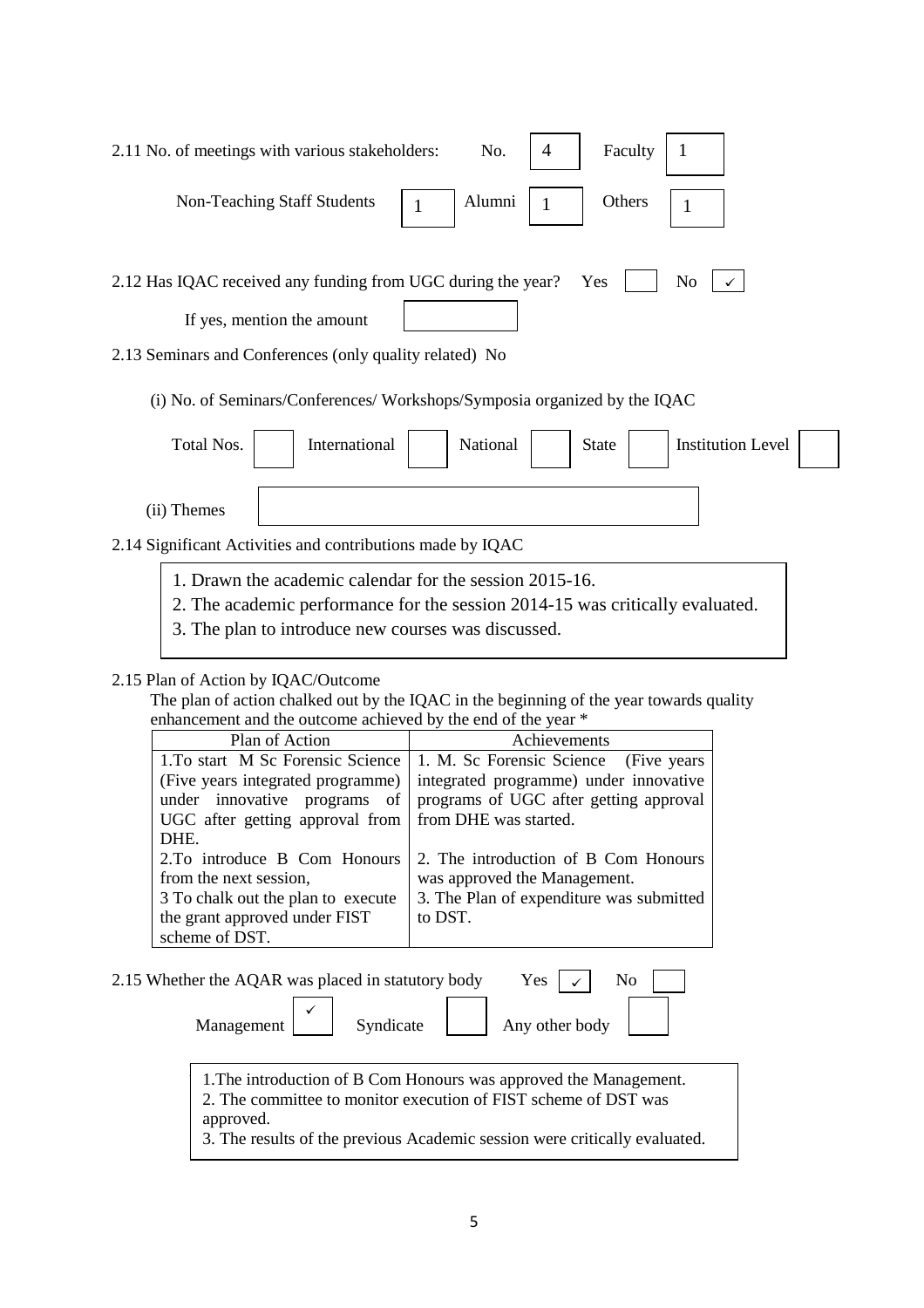# **Criterion – I**

# **1. Curricular Aspects**

| Level of the<br>Programme | Number of<br>existing<br>Programmes | Number of<br>programmes added<br>during the year | Number of<br>self-financing<br>programmes | Number of value<br>added / Career<br>Oriented<br>programmes |
|---------------------------|-------------------------------------|--------------------------------------------------|-------------------------------------------|-------------------------------------------------------------|
| PhD                       | ۰                                   | ۰                                                | $\overline{\phantom{a}}$                  | $\overline{\phantom{a}}$                                    |
| PG                        | 6                                   | $\overline{\phantom{0}}$                         | 3                                         | $\overline{\phantom{0}}$                                    |
| <b>UG</b>                 | 9                                   | ۰                                                | 5                                         | 3                                                           |
| PG Diploma                | $\qquad \qquad$                     | $\qquad \qquad$                                  | $\overline{\phantom{a}}$                  | -                                                           |
| <b>Advanced Diploma</b>   | $\qquad \qquad$                     |                                                  | $\overline{\phantom{0}}$                  |                                                             |
| Diploma                   | 1                                   |                                                  |                                           |                                                             |
| Certificate               | 3                                   |                                                  |                                           |                                                             |
| Others                    |                                     |                                                  |                                           |                                                             |
| <b>Total</b>              | 19                                  | $\overline{\phantom{a}}$                         | 8                                         | 3                                                           |
| Interdisciplinary         | -                                   | $\overline{\phantom{a}}$                         | $\overline{\phantom{a}}$                  | $\overline{\phantom{a}}$                                    |
| Innovative                | 1 (Yet to be                        |                                                  |                                           |                                                             |
|                           | after<br>started                    |                                                  |                                           |                                                             |
|                           | approval                            |                                                  |                                           |                                                             |
|                           | from K.U.K.                         |                                                  |                                           |                                                             |

1.1 Details about Academic Programmes

1.2 (i) Flexibility of the Curriculum: CBCS/Core/Elective option / Open options (ii) Pattern of programmes:

|                                                     | Pattern                         | Number of programmes                                             |
|-----------------------------------------------------|---------------------------------|------------------------------------------------------------------|
|                                                     | Semester                        | 15                                                               |
|                                                     | Trimester                       | $\blacksquare$                                                   |
|                                                     | Annual                          | 5                                                                |
| 1.3 Feedback from stakeholders*<br>(On all aspects) | Alumni $\vert \checkmark \vert$ | Parents $\vert \checkmark$<br>Students<br>Employers $\checkmark$ |
| Mode of feedback :                                  | Manual<br>Online                | Co-operating schools (for PEI)                                   |

#### *\*Please provide an analysis of the feedback in the Annexure*

1.4 Whether there is any revision/update of regulation or syllabi, if yes, mention their salient aspects.

N.A

- 1.5 Any new Department/Centre introduced during the year. If yes, give details.
	- No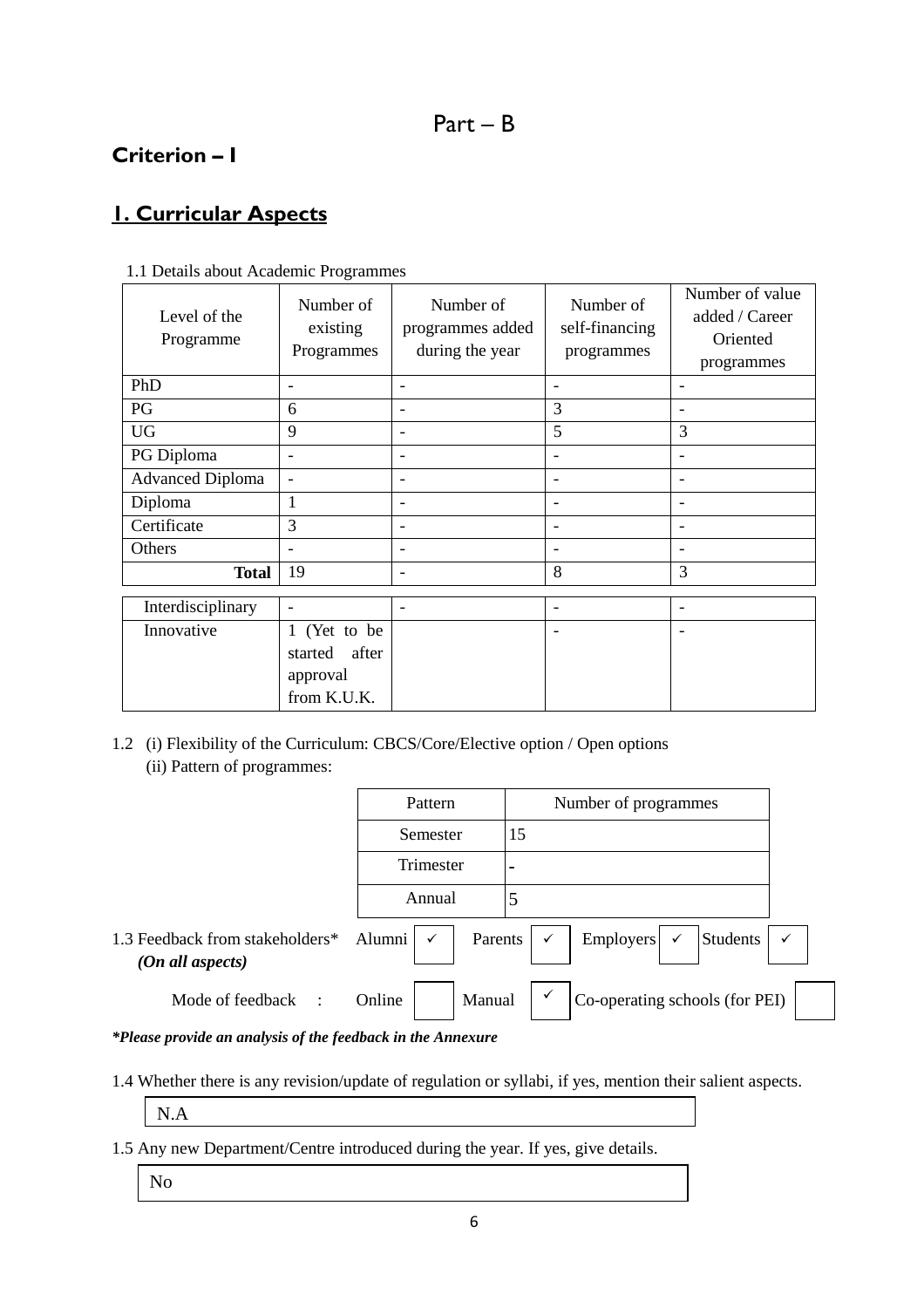# **Criterion – II**

# **2. Teaching, Learning and Evaluation**

| 2.1 Total No. of  | Total |    | Asst. Professors   Associate Professors   Professors   Others |  |
|-------------------|-------|----|---------------------------------------------------------------|--|
| permanent faculty | 54    | 29 | 25                                                            |  |

30

2.2 No. of permanent faculty with Ph.D.

2.3 No. of Faculty Positions Recruited (R) and Vacant (V) during the year

| Asst.      | Associate |            | Professors |  | Others |  | Total |  |  |  |  |  |  |
|------------|-----------|------------|------------|--|--------|--|-------|--|--|--|--|--|--|
| Professors |           | Professors |            |  |        |  |       |  |  |  |  |  |  |
|            |           |            |            |  |        |  |       |  |  |  |  |  |  |
|            |           |            |            |  |        |  |       |  |  |  |  |  |  |
|            |           |            |            |  |        |  |       |  |  |  |  |  |  |

-

- 78

2.4 No. of Guest and Visiting faculty and Temporary faculty

2.5 Faculty participation in conferences and symposia:

| No. of Faculty          | International level | National level | State level |
|-------------------------|---------------------|----------------|-------------|
| Attended                |                     |                |             |
| Presented papers        |                     |                |             |
| <b>Resource Persons</b> |                     |                |             |

2.6 Innovative processes adopted by the institution in Teaching and Learning:

- 'Know Your Syllabus' quiz is organized every year in which the students of all B.A and M.A classes participate.
- PPT presentation and transparencies are used by the teachers for teaching purpose. This helps in teaching the subject effectively and also saves time.
- Our faculty members are given opportunities to participate in International/National Conferences/ Seminars organized.
- 2.7 Total No. of actual teaching days during this academic year



2.8 Examination/ Evaluation Reforms initiated by the Institution (for example: Open Book Examination, Bar Coding, Double Valuation, Photocopy, Online Multiple Choice Questions)

The college is affiliated to K.U. Kurukshetra. The examination system given by K.U. Kurukshetra is adopted.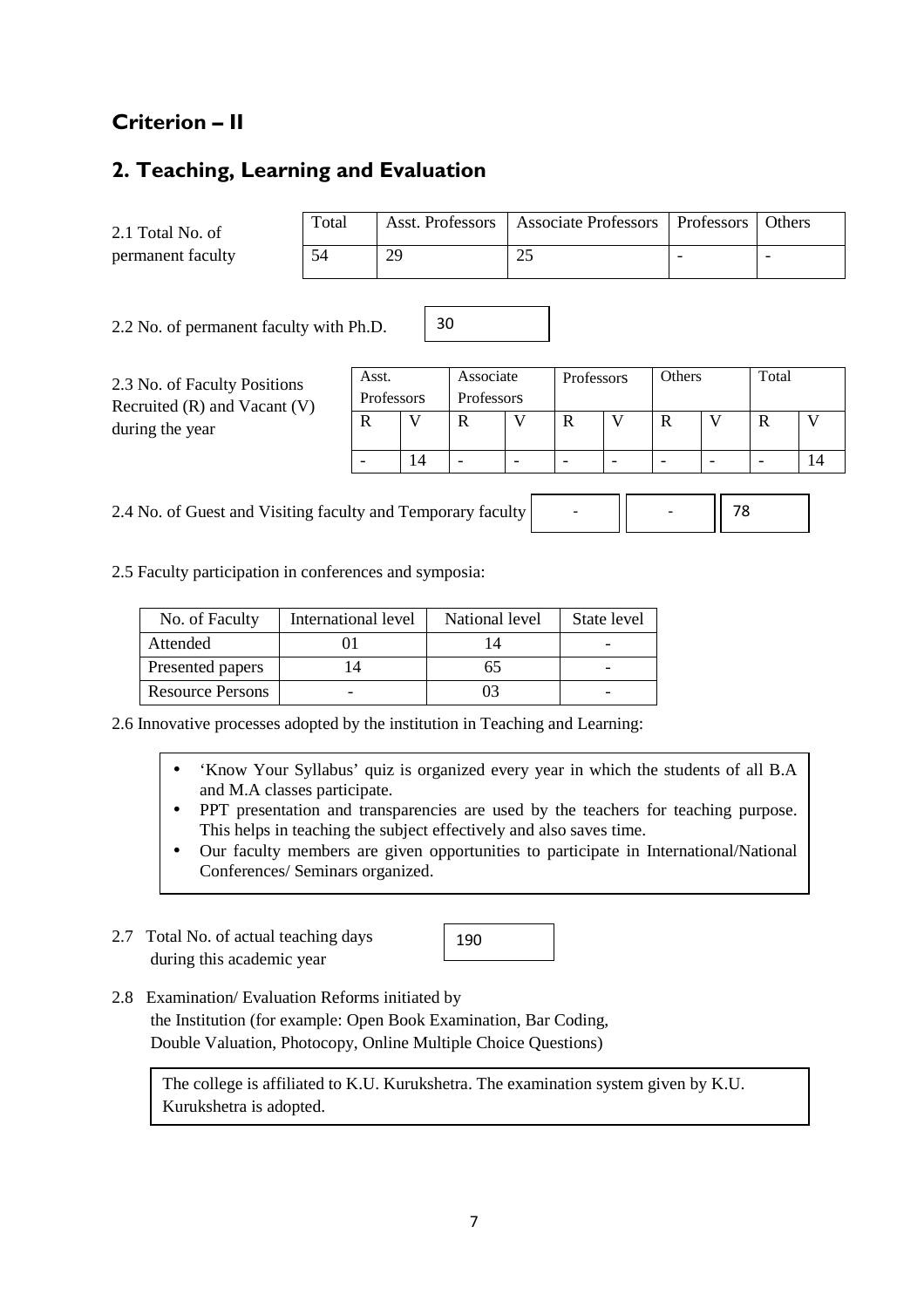| 2.9 No. of faculty members involved in curriculum                   | -01 | Nil | Nil |
|---------------------------------------------------------------------|-----|-----|-----|
| restructuring/revision/syllabus development                         |     |     |     |
| as member of Board of Study/Faculty/Curriculum Development workshop |     |     |     |

2.10 Average percentage of attendance of students

| 86% |  |
|-----|--|
|-----|--|

2.11 Course/Programme wise distribution of pass percentage :

| Title of the<br>Programme | Total no. of<br>students | Division                 |                |                |                          |                    |  |
|---------------------------|--------------------------|--------------------------|----------------|----------------|--------------------------|--------------------|--|
|                           | appeared                 | Distinction %            | I %            | II %           | III %                    | Pass %             |  |
| <b>B.Sc. I Semester</b>   | 386                      | 31                       | 109            | 60             | 12                       | 45.45              |  |
| B.Sc. III                 | 393                      | 48                       | 153            | 65             | 10                       | 60.10              |  |
| Semester                  |                          |                          |                |                |                          |                    |  |
| B.Sc. V                   | 372                      | 36                       | 139            | 46             | 02                       | 51.84              |  |
| Semester                  |                          |                          |                |                |                          |                    |  |
| B.Com. I                  | 290                      | 33                       | 128            | 45             | $\blacksquare$           | 61.35              |  |
| Semester                  |                          |                          |                |                |                          |                    |  |
| B.Com. III                | 233                      | 32                       | 123            | 35             | 01                       | 65.52              |  |
| Semester                  |                          |                          |                |                |                          |                    |  |
| B.Com. V                  | 258                      | 08                       | 110            | 38             | 01                       | 56.98              |  |
| Semester                  |                          |                          |                |                |                          |                    |  |
| <b>B.A.</b> I Semester    | 268                      | 01                       | 13             | 23             | 07                       | 29.16              |  |
| B.A. III                  | 190                      | $\frac{1}{2}$            | 09             | 18             | 15                       | 21.57              |  |
| Semester                  |                          |                          |                |                |                          |                    |  |
| <b>B.A. V Semester</b>    | 178                      | $\blacksquare$           | 15             | 11             | 03                       | 15.73              |  |
| B.A. Hons (Eco)           | 08                       | 05                       | 03             |                |                          | 100.00             |  |
| I Sem                     |                          |                          |                |                |                          |                    |  |
| B.A. Hons (Eco)           |                          | R.A.                     |                |                |                          |                    |  |
| III Sem                   |                          |                          |                |                |                          |                    |  |
| B.A. Hons (Eco)           | 11                       | $\overline{\phantom{a}}$ | 01             | 06             | 02                       | 81.81              |  |
| V Sem                     |                          |                          |                |                |                          |                    |  |
| B.A. Hons (Eng)           | 25                       | 02                       | 05             | $\blacksquare$ | $\overline{a}$           | 20.00              |  |
| I Sem                     |                          |                          |                |                |                          |                    |  |
| B.A. Hons (Eng)           | 18                       | $\overline{\phantom{a}}$ | 07             | 03             | $\overline{\phantom{a}}$ | 55.55              |  |
| <b>III</b> Sem            |                          |                          |                |                |                          |                    |  |
| B.A. Hons (Eng)           | 13                       | $\overline{\phantom{a}}$ | 05             | 06             | $\blacksquare$           | 92.30              |  |
| V Sem                     | 60                       | $\overline{\phantom{a}}$ | 04             | 06             |                          | 15.15              |  |
| <b>BCA I Semester</b>     |                          |                          |                |                | $\blacksquare$           |                    |  |
| <b>BCA III</b>            | 54                       | 01                       | 11             | 10             | $\overline{\phantom{a}}$ | 36.80              |  |
| Semester                  |                          |                          |                |                |                          |                    |  |
| <b>BCAV</b>               | 46                       | $\qquad \qquad -$        | $\overline{a}$ | 10             | 17                       | 58.69              |  |
| Semester                  |                          |                          |                |                |                          |                    |  |
| M.A. Eng. I               | 26                       | $\overline{\phantom{a}}$ | 03             | 16             | $\overline{\phantom{0}}$ | 70.37              |  |
| Semester                  |                          |                          |                |                |                          | 69.56              |  |
| M.A. Eng. III<br>Semester | 23                       | $\overline{\phantom{a}}$ | 14             | 02             | $\overline{\phantom{a}}$ |                    |  |
| M.A. Hindi I              | 18                       | $\overline{\phantom{a}}$ | 05             | 02             | $\overline{\phantom{a}}$ | $\overline{77.27}$ |  |
| Semester                  |                          |                          |                |                |                          |                    |  |
|                           |                          |                          |                |                |                          |                    |  |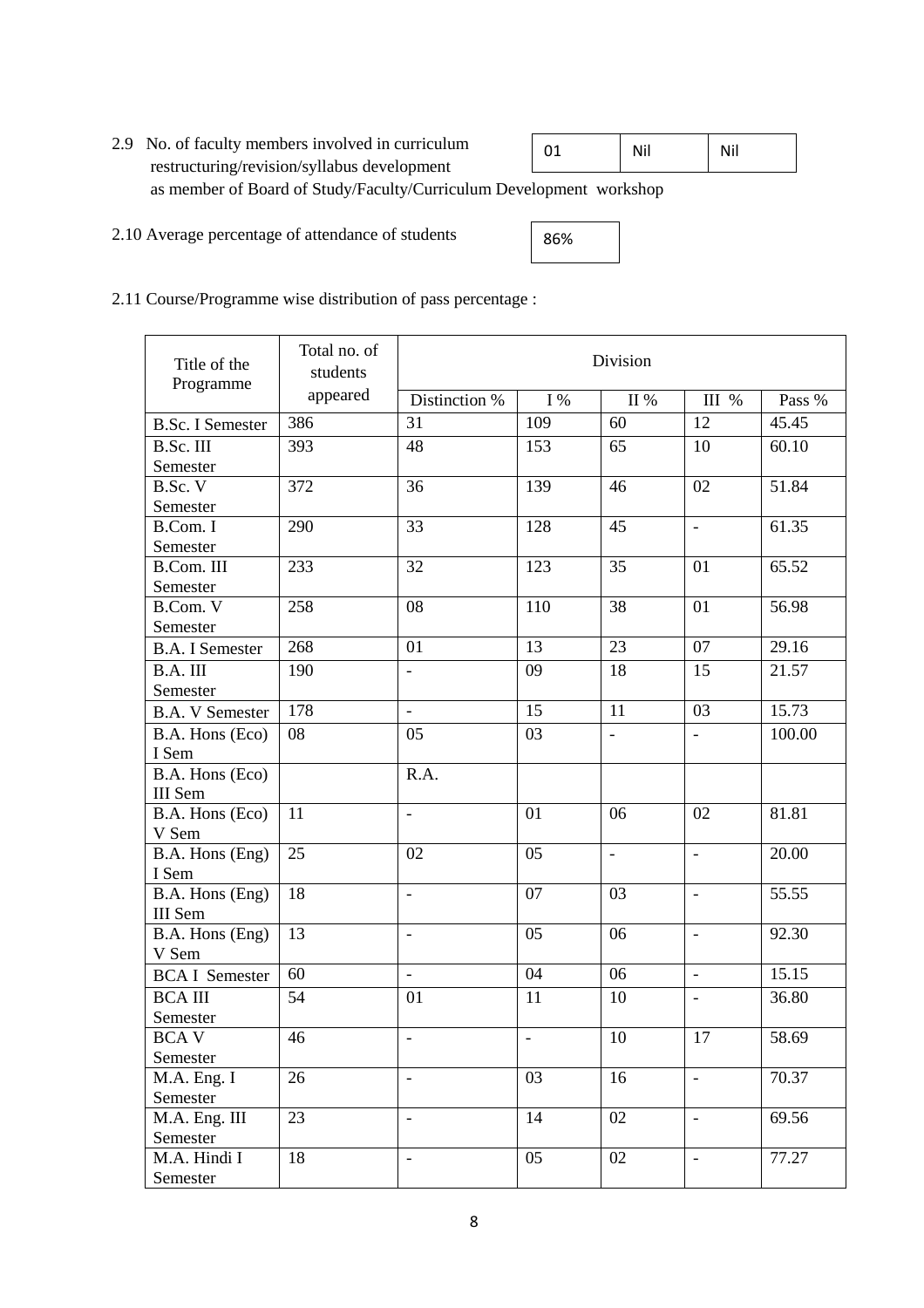| M.A. Hindi III    | 04 | 01                       | 03 | $\overline{\phantom{a}}$ | $\overline{\phantom{0}}$ | 75.00 |
|-------------------|----|--------------------------|----|--------------------------|--------------------------|-------|
| Semester          |    |                          |    |                          |                          |       |
| M.A. Pol. Sc. I   | 30 | $\overline{\phantom{0}}$ | 12 | 06                       | $\overline{\phantom{0}}$ | 60.00 |
| Sem.              |    |                          |    |                          |                          |       |
| M.A. Pol. Sc. III | 14 | $\overline{\phantom{0}}$ | 06 | 01                       |                          | 50.00 |
| Sem.              |    |                          |    |                          |                          |       |
| M.A. Eco. I       | 14 | 01                       | 02 |                          | $\overline{\phantom{0}}$ | 14.28 |
| Sem.              |    |                          |    |                          |                          |       |
| M.A. Eco. III     | 18 | ۰                        | 04 | 02                       |                          | 33.33 |
| Sem.              |    |                          |    |                          |                          |       |
| M.Com. I Sem.     | 59 | $\overline{\phantom{a}}$ | 42 | 13                       | $\overline{\phantom{0}}$ | 94.43 |
| M.Com. III Sem.   | 51 | 04                       | 27 | 01                       | $\overline{\phantom{0}}$ | 54.90 |
| M.Sc. Chem. I     | 42 | 03                       | 24 | 02                       | ۰                        | N.A.  |
| Sem.              |    |                          |    |                          |                          |       |
| M.Sc. Chem. III   | 39 | 01                       | 12 | 04                       |                          | N.A.  |
| Sem.              |    |                          |    |                          |                          |       |
| M.Sc. Forensic    | 15 | $\overline{\phantom{0}}$ | 11 | 01                       |                          | 80.00 |
| Science I Sem.    |    |                          |    |                          |                          |       |

2.12 How does IQAC Contribute/Monitor/Evaluate the Teaching & Learning processes :

- IQAC evaluates the results of the college critically and suggest the remedial measures where required.
- IQAC give suggestions for the improvements of teaching process such as holding of seminars among the students in the classes, quizzes on the topics like 'Know your syllabus' and advancements in the different subjects etc.

2.13 Initiatives undertaken towards faculty development

| <b>Faculty / Staff Development Programmes</b>  | Number of faculty<br>benefitted |
|------------------------------------------------|---------------------------------|
| Refresher courses                              | 05                              |
| UGC – Faculty Improvement Programme            |                                 |
| <b>HRD</b> programmes                          |                                 |
| Orientation programmes                         | $\Omega$                        |
| Faculty exchange programme                     |                                 |
| Staff training conducted by the university     | 03                              |
| Staff training conducted by other institutions | 03                              |
| Summer / Winter schools, Workshops, etc.       | 04                              |
| Others                                         |                                 |

### 2.14 Details of Administrative and Technical staff

| Category                                                         | Number of<br>Permanent<br>Employees | Number of<br>Vacant<br>Positions | Number of<br>permanent<br>positions filled<br>during the Year | Number of<br>positions filled<br>temporarily |
|------------------------------------------------------------------|-------------------------------------|----------------------------------|---------------------------------------------------------------|----------------------------------------------|
| <b>Administrative Staff</b>                                      | 06                                  | 03                               | <b>Nil</b>                                                    | 03                                           |
| <b>Technical Staff</b><br>(including Library $\&$<br>Lab. Staff) | 19                                  | 07                               | N <sub>i</sub>                                                | 16                                           |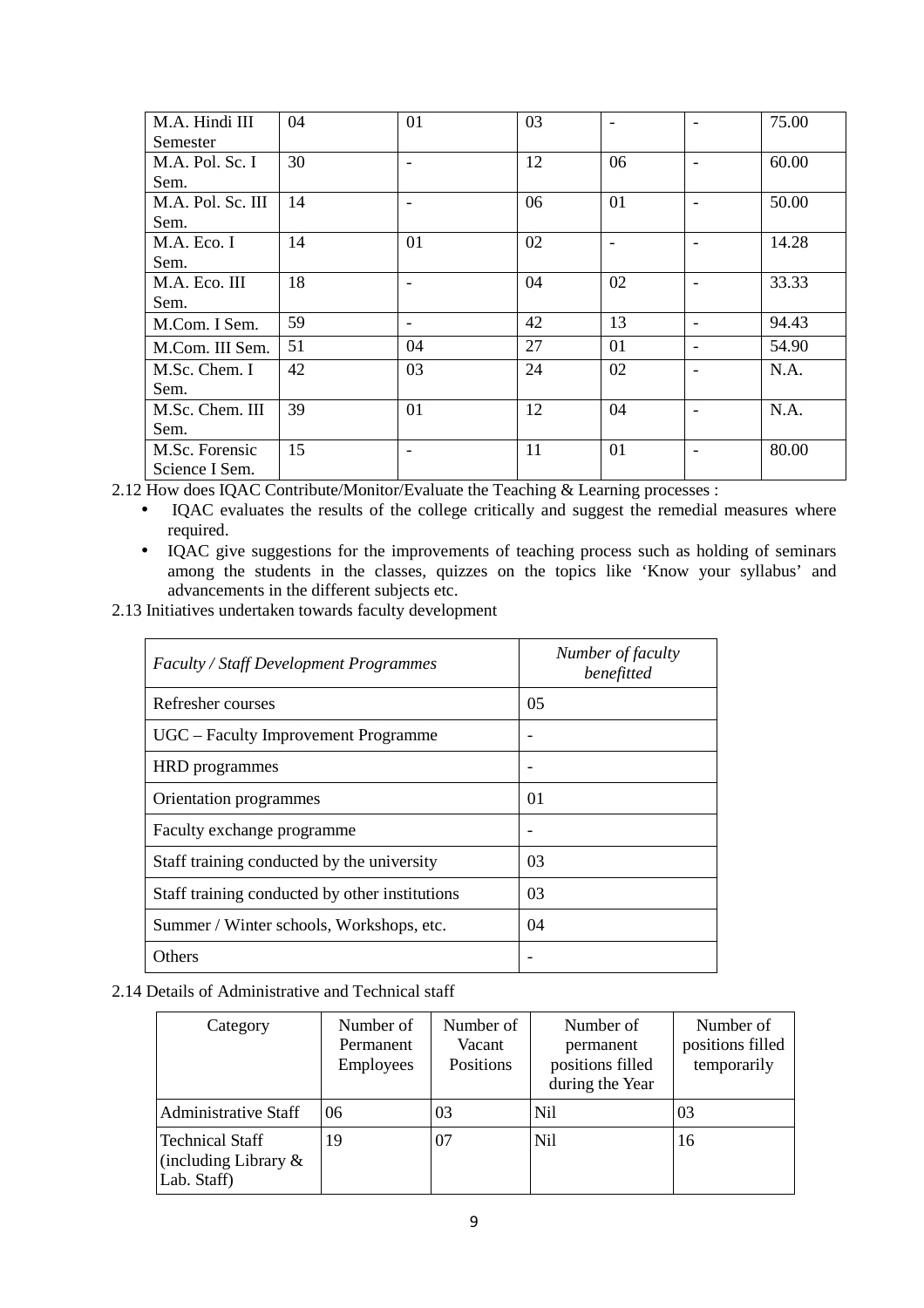# **Criterion – III**

# **3. Research, Consultancy and Extension**

3.1 Initiatives of the IQAC in Sensitizing/Promoting Research Climate in the institution

- The College has a "Research and New Courses Committee" for providing guidance related to research activities.
- Raising funds for research work from external sources.
- Provide academic support to faculty for pursuing M. Phil., Ph.D. and publication of research papers.
- Teachers are motivated to attend seminars, conferences and workshops by giving them T.A, registration fee and duty leave.
- The faculty members are pursued to publish papers in refereed journals.
- The departments are encouraged to organize seminars, conferences, workshops and extension lectures.
- Motivate faculty and students to conduct extension activities to help society and making them aware of social responsibility by talks given by experts.

### 3.2 Details regarding major projects

|                     | Completed | Ongoing   | Sanctioned | Submitted |
|---------------------|-----------|-----------|------------|-----------|
| Number              |           |           |            |           |
| Outlay in Rs. Lakhs | -         | Voluntary | -          |           |

### 3.3 Details regarding minor projects

|                     | Completed | Ongoing | Sanctioned | Submitted |
|---------------------|-----------|---------|------------|-----------|
| Number              |           | -       |            | -         |
| Outlay in Rs. Lakhs |           |         |            | -         |

#### 3.4 Details on research publications

|                                 | International | National | Others |
|---------------------------------|---------------|----------|--------|
| Peer Review Journals            |               |          |        |
| <b>Non-Peer Review Journals</b> |               |          |        |
| e-Journals                      |               |          |        |
| Conference proceedings          |               |          |        |

#### 3.5 Details on Impact factor of publications:

Range  $\begin{array}{|c|c|c|c|c|c|} \hline \end{array}$  Average h-index  $\begin{array}{|c|c|c|c|c|c|c|} \hline \end{array}$  Nos. in SCOPUS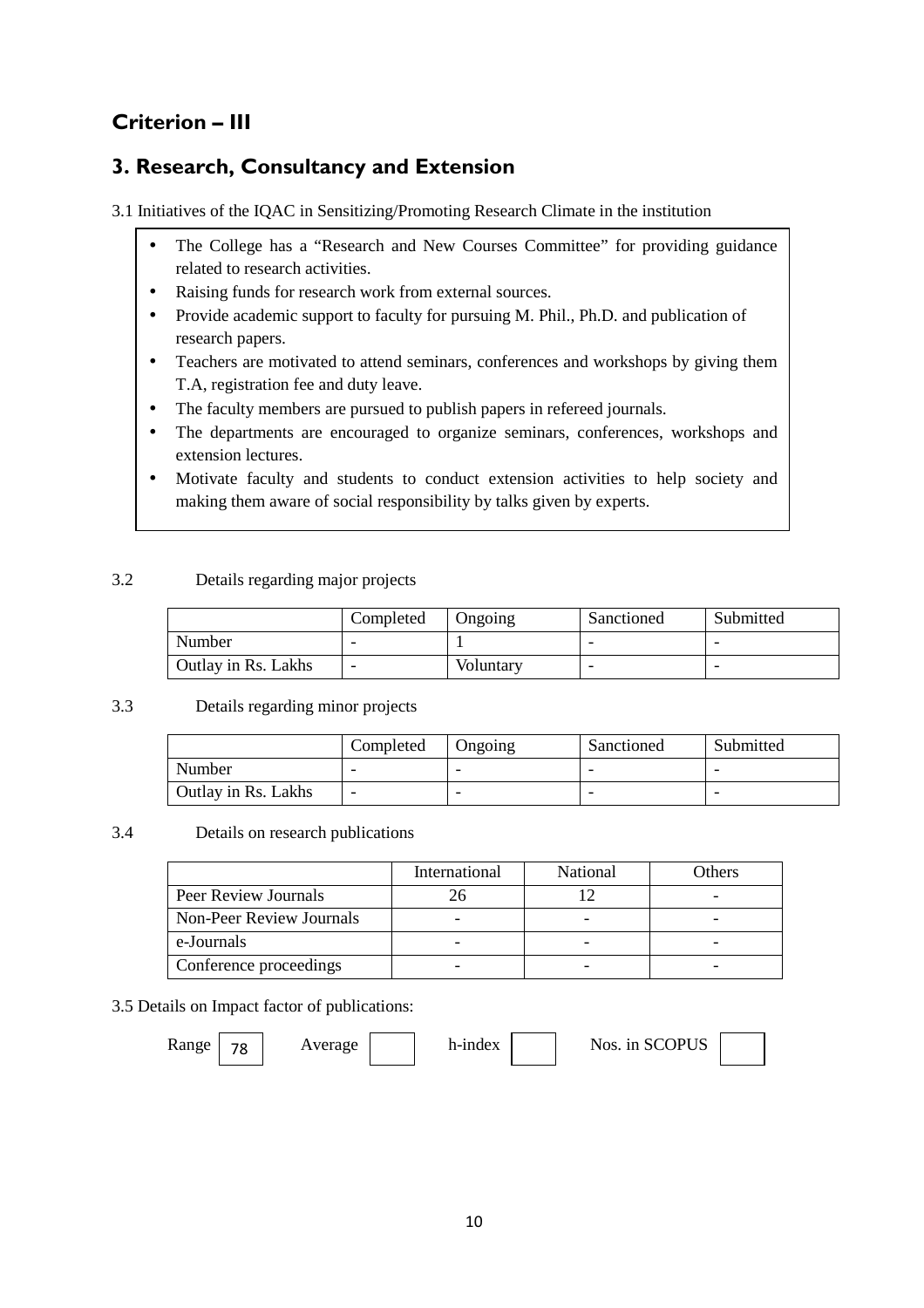3.6 Research funds sanctioned and received from various funding agencies, industry and other organisations

| Nature of the Project                                                   | Duration<br>Year | Name of the<br>funding Agency | Total grant<br>sanctioned | Received |
|-------------------------------------------------------------------------|------------------|-------------------------------|---------------------------|----------|
| Major projects                                                          |                  |                               |                           |          |
| <b>Minor Projects</b>                                                   |                  |                               |                           |          |
| <b>Interdisciplinary Projects</b>                                       |                  |                               |                           |          |
| Industry sponsored                                                      |                  |                               |                           |          |
| Projects sponsored by the<br>University/College                         |                  |                               |                           |          |
| Students research projects<br>(other than compulsory by the University) |                  |                               |                           |          |
| Any other (Specify)                                                     |                  |                               |                           |          |
| Total                                                                   |                  |                               |                           |          |

| 3.7 No. of books published i) With ISBN No.            |                            | 35               | <b>Chapters in Edited Books</b> |                          | $\mathbf 1$              |         |
|--------------------------------------------------------|----------------------------|------------------|---------------------------------|--------------------------|--------------------------|---------|
| 3.8 No. of University Departments receiving funds from | ii) Without ISBN No.       | 6                |                                 |                          |                          |         |
|                                                        | UGC-SAP                    | CAS              |                                 | <b>DST-FIST</b>          |                          |         |
| <b>DPE</b>                                             |                            |                  |                                 |                          | <b>DBT</b> Scheme/funds  |         |
| 3.9 For colleges                                       | Autonomy<br><b>INSPIRE</b> | <b>CPE</b><br>CE |                                 | <b>DBT</b> Star Scheme   | Any Other (specify)      |         |
| 3.10 Revenue generated through consultancy             |                            | 3.25 Lakhs       |                                 |                          |                          |         |
| 3.11 No. of conferences                                | Level                      | International    | National                        | <b>State</b>             | University               | College |
|                                                        | Number                     |                  | 1                               | $\overline{\phantom{a}}$ | $\overline{\phantom{a}}$ |         |
| organized by the Institution                           | Sponsoring<br>agencies     |                  | <b>DHE</b>                      | $\qquad \qquad -$        | $\overline{\phantom{a}}$ | ۰       |
|                                                        |                            |                  |                                 |                          |                          |         |

| 3.12 No. of faculty served as experts, chairpersons or resource persons | -14                              |  |  |                     |  |
|-------------------------------------------------------------------------|----------------------------------|--|--|---------------------|--|
| 3.13 No. of collaborations                                              | International   _   National   _ |  |  | Any other $\vert$ - |  |
| 3.14 No. of linkages created during this year                           |                                  |  |  |                     |  |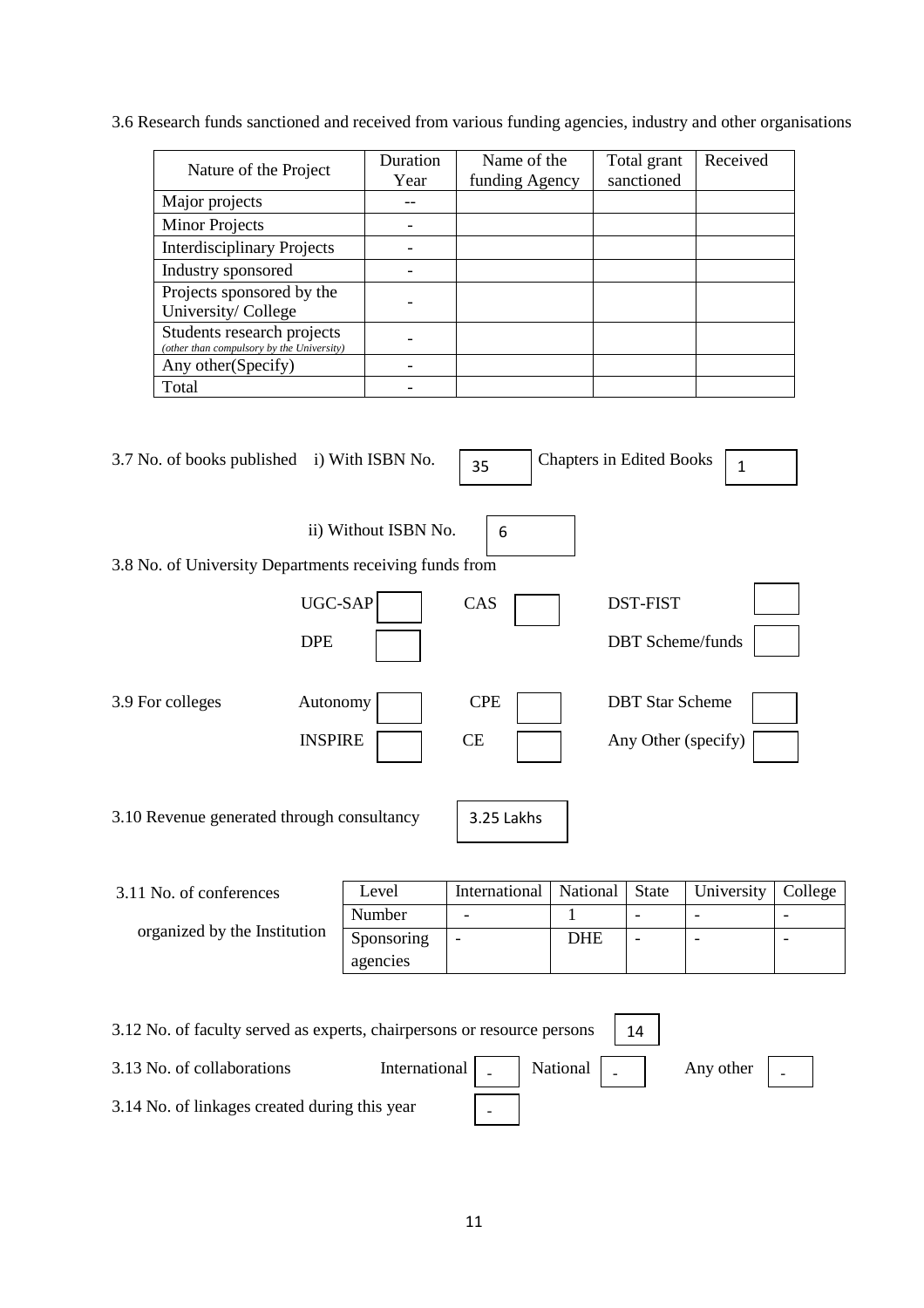3.15 Total budget for research for current year in lakhs :

| From Funding agency | From Management of University/College | 3.5 |
|---------------------|---------------------------------------|-----|
| `otal               |                                       |     |

3.16 No. of patents received this year

| Type of Patent |         | Number |
|----------------|---------|--------|
| National       | Applied |        |
|                | Granted |        |
|                | Applied |        |
| International  | Granted |        |
|                | Applied |        |
| Commercialised | Granted |        |

3.17 No. of research awards/ recognitions received by faculty and research fellows Of the institute in the year

| Total   International   National   State   University   Dist   College |  |  |  |
|------------------------------------------------------------------------|--|--|--|
|                                                                        |  |  |  |

| 3.18 No. of faculty from the Institution<br>who are Ph. D. Guides<br>and students registered under them | 4 |   |  |
|---------------------------------------------------------------------------------------------------------|---|---|--|
| 3.19 No. of Ph.D. awarded by faculty from the Institution                                               |   | ς |  |
| $3.20$ No. of Research scholars receiving the Fellowships (Newly enrolled + existing ones)              |   |   |  |
|                                                                                                         |   |   |  |

| <b>JRF</b>                                       | <b>SRF</b> | <b>Project Fellows</b> |    | Any other           |    |
|--------------------------------------------------|------------|------------------------|----|---------------------|----|
| 3.21 No. of students Participated in NSS events: |            |                        |    |                     |    |
|                                                  |            | University level       | 44 | State level         |    |
|                                                  |            | National level         |    | International level |    |
| 3.22 No. of students participated in NCC events: |            |                        |    |                     |    |
|                                                  |            | University level       |    | State level         | 50 |
|                                                  |            | National level         | 32 | International level |    |
| 3.23 No. of Awards won in NSS:                   |            |                        |    |                     |    |
|                                                  |            | University level       | 44 | State level         |    |
|                                                  |            | National level         |    | International level |    |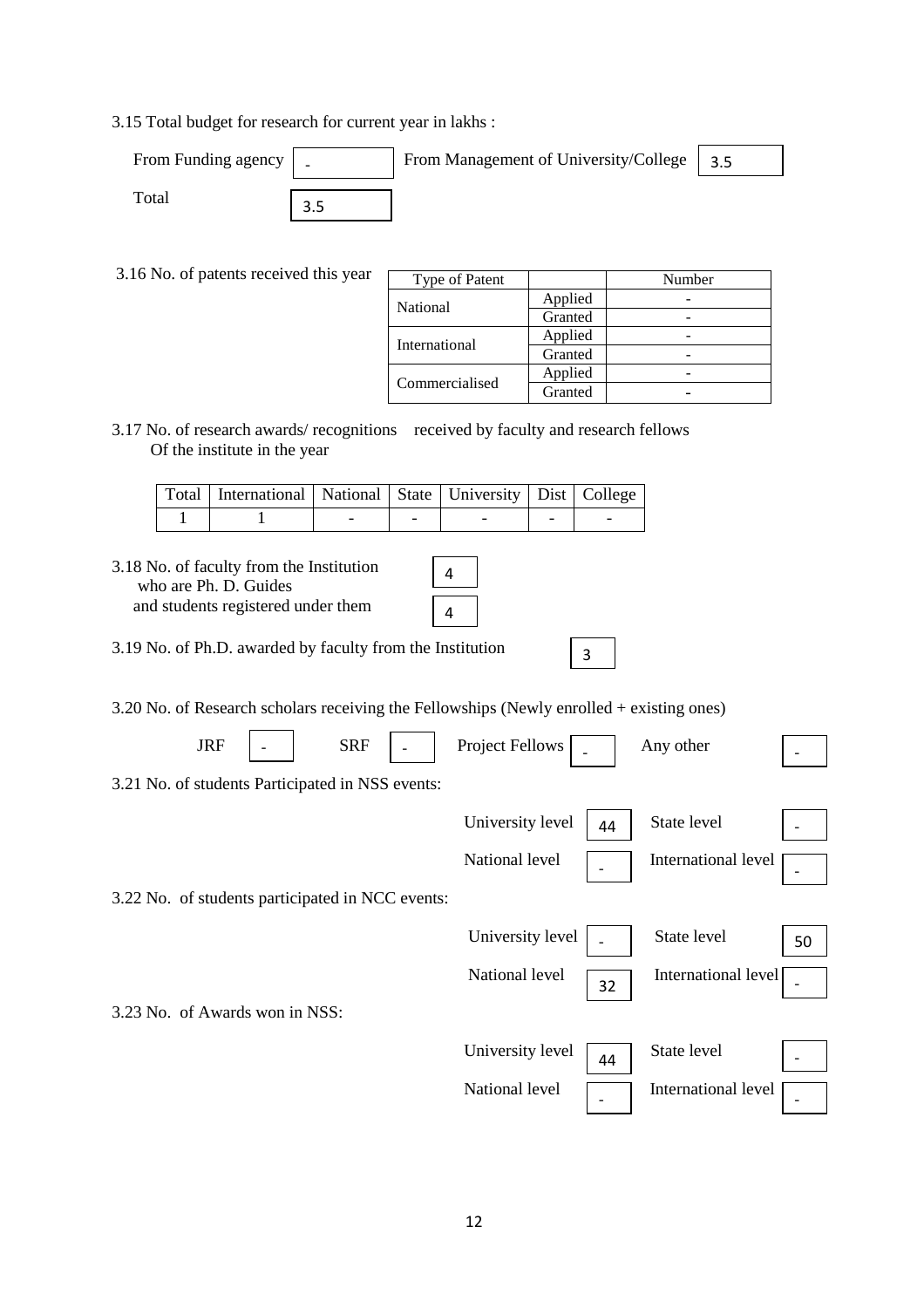3.24 No. of Awards won in NCC:



3.26 Major Activities during the year in the sphere of extension activities and Institutional Social Responsibility

- International Yoga Day was celebrated on 21.05.2015.
- Independence Day was celebrated.
- Rangoli and Rakhi Making Competition was organised on 28,08,2015.
- Blood Donation Camp was organised on Founder's day on 09.09.2015. More than seventy volunteers donated blood.
- International Youth Day celebrated from 14.09.2015 to 16.09.2016.
- Cartoon Making/ Caricature and Paper Quelling competitions was organised on 22.09.2015.
- The Declamation Contest on the topic 'Prajatantra Ki Jaan Mat, Matdata Aur Matdaan'was organised on 28.09.2015. On the same topic District Level Essay Writing Competition was also organised.
- Slogan Writing Competition and Poster Making Competition on Wild Life Conservation was organised on 29.09.2015.
- A one day camp was organized on 02. 10. 2015 with the theme of Swachh Bharat and Swasth Bharat in the college by NSS volunteers. A swacchta rally was organized by the volunteers in the city.
- An extension lecture on 'Right to Information Act : Use and Misuse' was organised on 07.10.2015.
- A lecture and demonstration of Self Defence Techniques was organised for girls students on 08.10.2015.
- More than fifty volunteers participated in the swacchta rally by CM Haryana on 11. 10. 2015 on the occasion of state level function on Swacchta at Karnal.
- A Declamation Contest on the theme 'Jago Grahak Jago' was organised on 14.10.2015.
- Mehandi Competition was organised on 28,10,2015.
- Rashtriya Ekta Diwas and Rashtriya Sankalp Diwas celebrated on 31, 10, 2015 and an oath was administered o the students and the staff.
- Seven days NSS special camp organized at Uchana from 15. 01. 2016 to 21. 01.2016. One hundred and forty three volunteer's participated in the camp.
- On 28.01.2016 the Declamation Contest on the topic 'Development of Leadership in Cooperative Movement' was organised.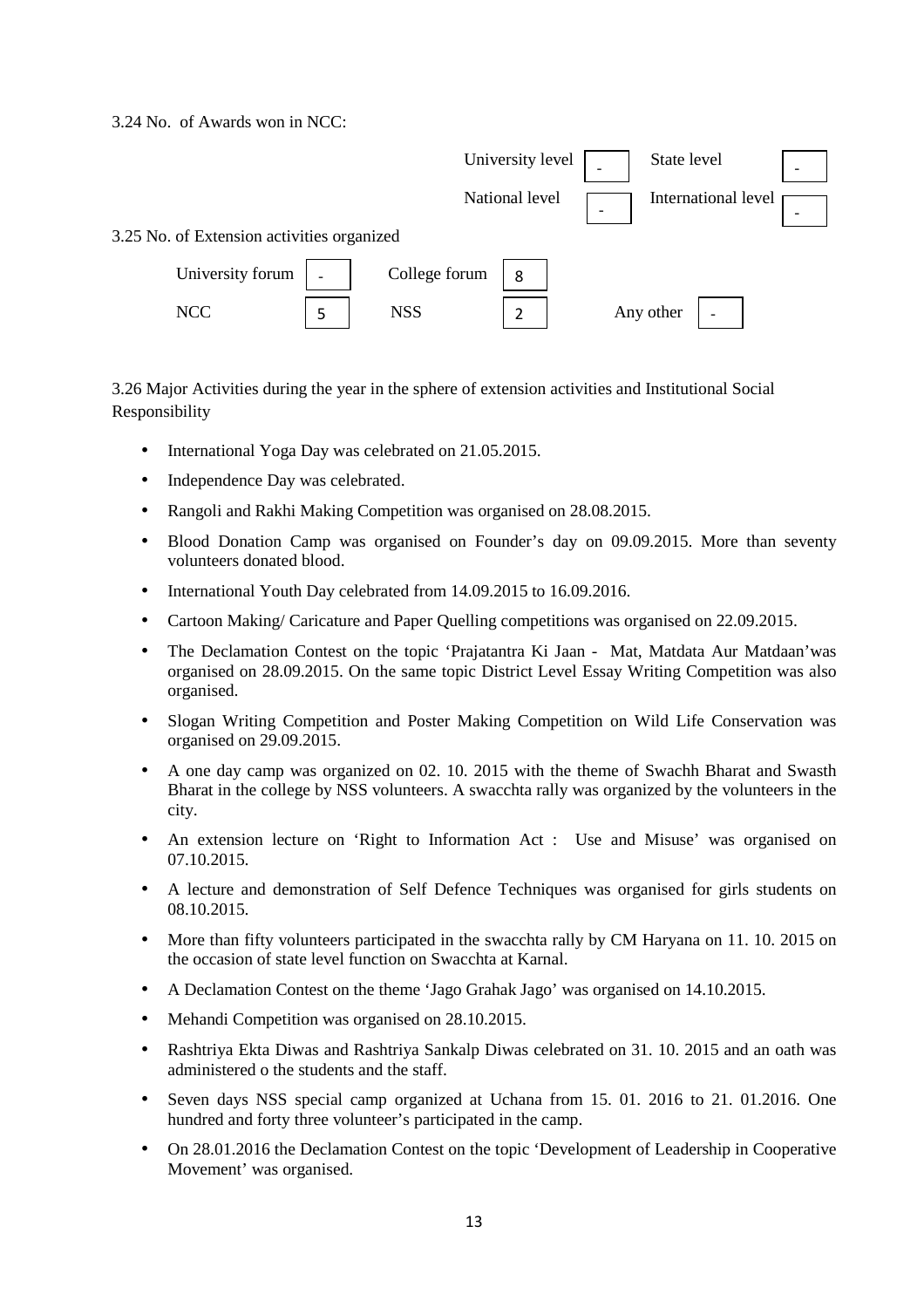- National Voters Day celebrated and an oath was administered to the students for voting above the influence of any type of cast, region, and religion etc.
- Republic Day was celebrated in the college.
- The department of Hindi organised Dr Ratna Chander Sharma Memorial State Level Hindi Poem Recitation Competition on 26.02.2016.
- Dewan Anand Kumar Memorial State Level Inter College Quiz Contest on Environment and Dewan Anand Kumar Memorial State Level Inter College Chart and Poster Making Competition on Environment was organised on 03.03.2016.
- On March 06-07, 2016 a National Seminar on 'Understanding Bharat Ratna Dr. B.R. Ambedkar' was organised.
- Organized the educational tours to Amritsar and Wagha Border, Pinjore and Kasauli.
- Participated in Zonal Youth Festival One item recommended and two items commended.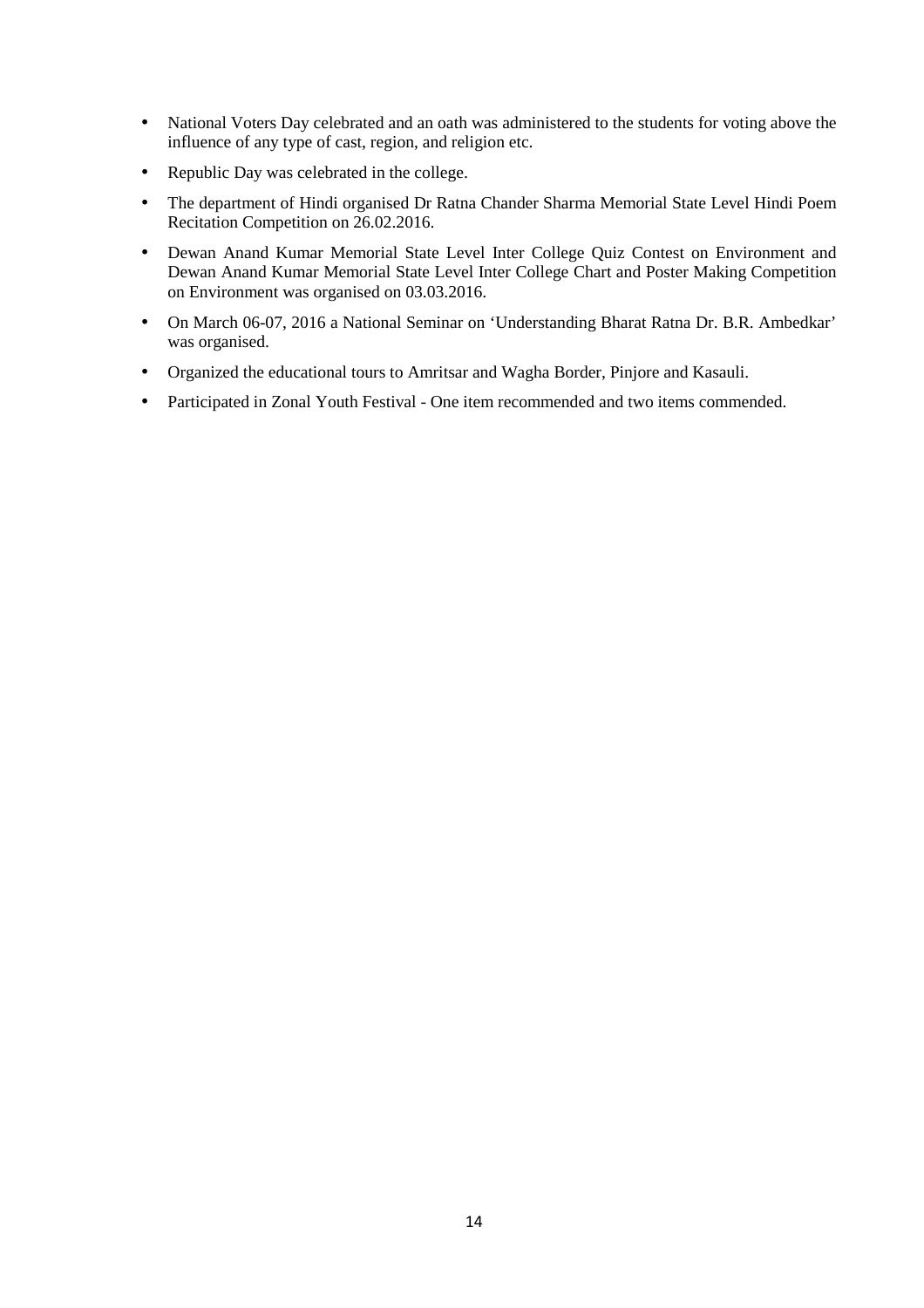# **Criterion – IV**

# **4. Infrastructure and Learning Resources**

4.1 Details of increase in infrastructure facilities:

| Facilities                                                                            | Existing       | Newly created | Source of | Total    |
|---------------------------------------------------------------------------------------|----------------|---------------|-----------|----------|
|                                                                                       |                |               | Fund      |          |
| Campus area                                                                           | 32374.85       |               |           | 32374.85 |
| Class rooms                                                                           | 36             |               |           | 36       |
| Laboratories                                                                          | 28             |               |           | 28       |
| <b>Seminar Halls</b>                                                                  | $\overline{2}$ |               |           | 2        |
| No. of important equipments purchased $(\geq 1$ -<br>0 lakh) during the current year. |                |               |           |          |
| Value of the equipment purchased during the<br>year (Rs. in Lakhs)                    |                | 501927        | College   | 501927   |
| Others - Sports Equipments                                                            |                | 75000         | College   | 75000    |

4.2 Computerization of administration and library

### ADMINISTRATION

The college has its own website that shows a glimpse of the entire working of the institution. It provides details of courses, departments, teaching  $\&$  non-teaching staff etc. All notices regarding admission and other college activities are uploaded on the notice board of the website.

Administration office is fully equipped with computers, printers, scanners, Photostat machine. Entire office is on networking and has internet facility. College has a Student Information Management Software and Accounts Software.

#### LIBRARY

The college has a computerized library equipped with Library Automation Software — Libsoft. The infrastructure of the Library includes 7 Computer systems with Internet facility and 2 printers. The Library has access to e-resources provided by UGC-INFLIBNET through N-LIST programs. The digital section has around CDs/ DVDs and Video Cassettes. The library also has a Photostat machine.

# 4.3 Library services:

|                   | Existing |       |       | Newly added              | Total |                          |
|-------------------|----------|-------|-------|--------------------------|-------|--------------------------|
|                   | No.      | Value | No.   | Value                    | No.   | Value                    |
| <b>Text Books</b> | 6433     |       | 618   | 500000                   | 7051  |                          |
| Reference Books   | 57615    |       | 1800  |                          | 59415 |                          |
| e-Books           | 97300    | 5000  | 97300 | 5000                     | 97300 | 5000                     |
| Journals          | 60       | 63000 | 60    | 67000                    | 60    | 67000                    |
| e-Journals        | 5902     |       | 5902  |                          | 5902  |                          |
| Digital Database  |          |       |       |                          |       |                          |
| CD & Video        | 18       |       |       | $\overline{\phantom{0}}$ | 18    | $\overline{\phantom{a}}$ |
| Others (specify)  | 180      | 30721 | 65    | 16507                    | 245   | 47228                    |

 \* e-books and e-journals are available through N-Link for which subscription is paid every year. \*\* 14570 number of books were struck off.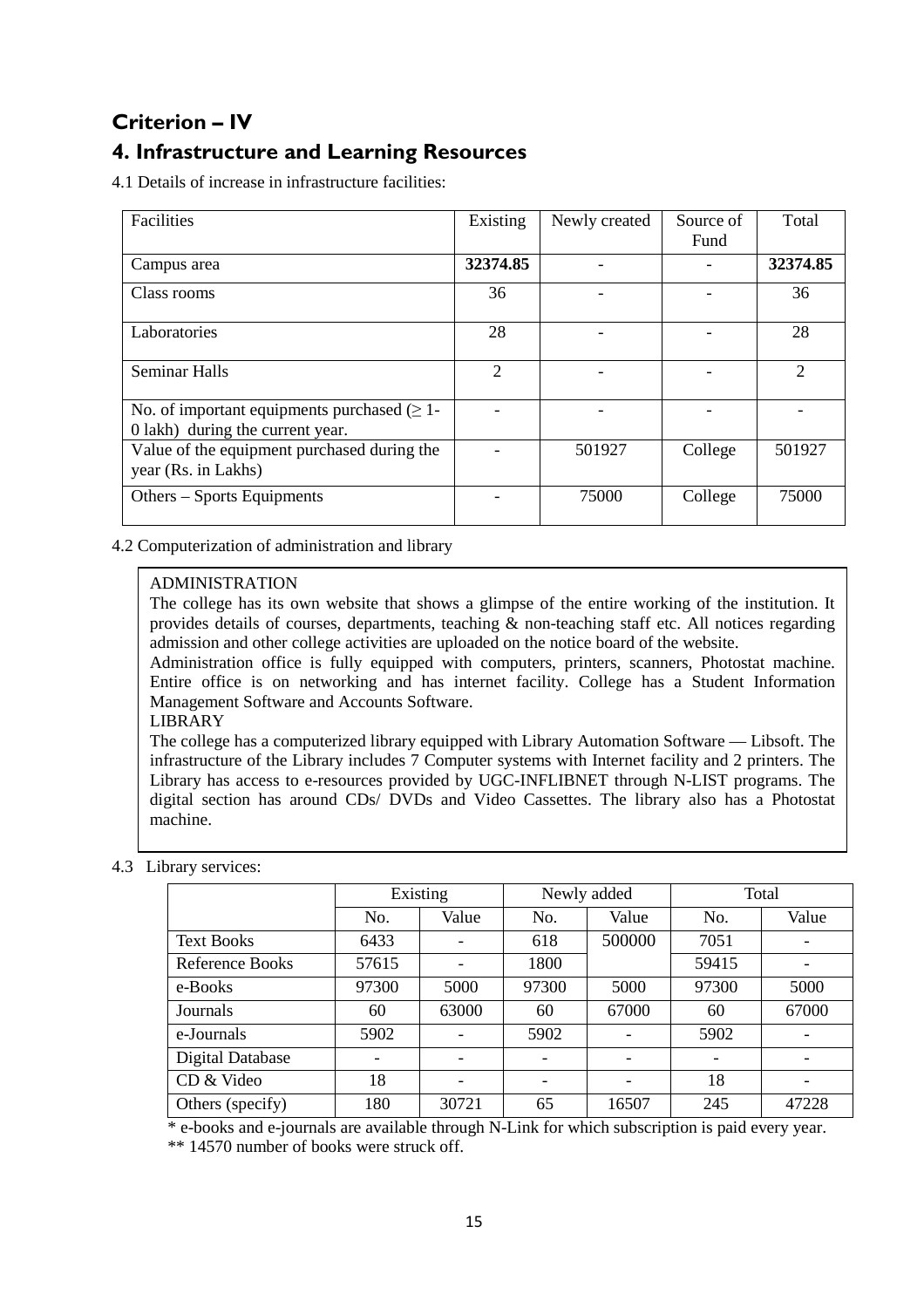4.4 Technology up gradation (overall)

|          | Total<br>Computers | Computer<br>Labs | Internet                 | <b>Browsing</b><br>Centres | Computer<br>Centres | Office | Depart-<br>ments | Others |
|----------|--------------------|------------------|--------------------------|----------------------------|---------------------|--------|------------------|--------|
| Existing | 291                | 8                | 18                       |                            |                     |        | 16               |        |
| Added    | 10                 |                  | $\overline{\phantom{a}}$ |                            |                     |        |                  |        |
| Total    | 301                | 8                | 18                       |                            |                     | 4      | 17               |        |

4.5 Computer, Internet access, training to teachers and students and any other programme for technology upgradation (Networking, e-Governance etc.)

- All departments have internet facility.
- All HOD's of respective departments are provided with computers.
- All Science departments are equipped with projectors.
- The library and office has operational software to run day to day activities.
- The teachers are sent to the training programmes of ICT in various institutes.

### 4.6 Amount spent on maintenance in lakhs :

i) ICT

|  |  | ii) Campus Infrastructure and facilities |  |  |
|--|--|------------------------------------------|--|--|
|--|--|------------------------------------------|--|--|

- iii) Equipments
- iv) Others

| 1.80 |
|------|
|      |
| 3.22 |
|      |
| 5.02 |
|      |
| 6.66 |
|      |

16.70

**Total :**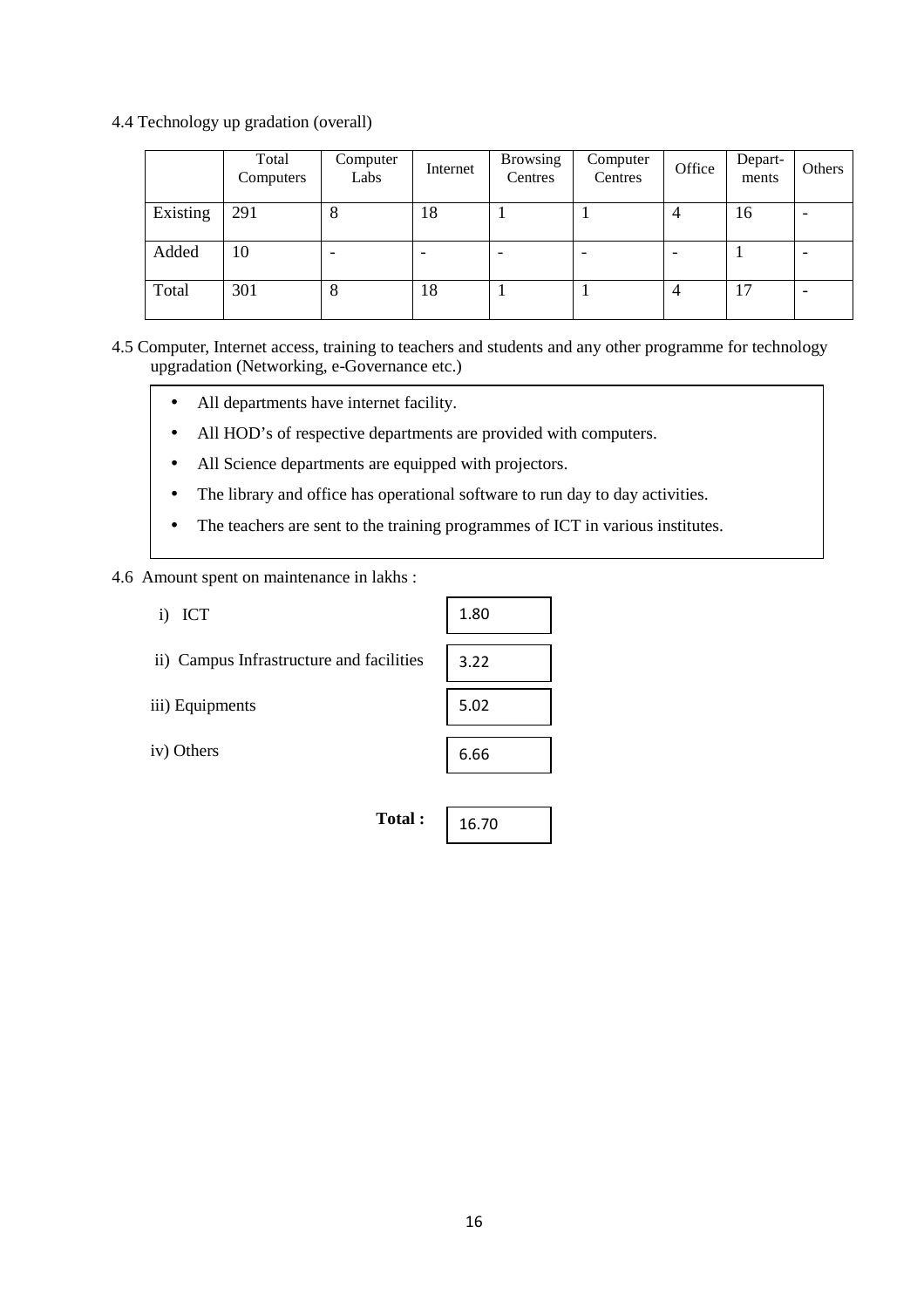# **Criterion – V 5. Student Support and Progression**

5.1 Contribution of IQAC in enhancing awareness about Student Support Services

Regular information is given to the students regarding Scholarships, Various Academic Competitions/Contests, Placement Programs, Training Sessions, Workshops, Shortage of Lectures, Dates & Results of Class Tests, Status of Internal Assessment and Alumni Association.

### 5.2 Efforts made by the institution for tracking the progression

During the college convocation the students are asked to submit the feedback form in which they give information regarding their admission status in P.G. and other courses after passing out from the college.

 $3309$  384 -

112

Nil

5.3 (a) Total Number of students

(b) No. of students outside the state

| (c) No. of international students |  |
|-----------------------------------|--|
|                                   |  |

|     |             | $\%$ |       |
|-----|-------------|------|-------|
| Men | $2282$ 61.8 |      | Women |

| ഹ    | $\%$        |
|------|-------------|
| 1411 | <b>3x 7</b> |

UG PG Ph. D. Others

|         |                                                |           | Last Year  |                                  |       |              |     |    | This Year       |                                |       |
|---------|------------------------------------------------|-----------|------------|----------------------------------|-------|--------------|-----|----|-----------------|--------------------------------|-------|
| General | SC.                                            | <b>ST</b> | OBC<br>SBC | Physically<br>$+BC+ $ Challenged | Total | General   SC |     | ST | $+BC$<br>$+SBC$ | OBC   Physically<br>Challenged | Total |
| 2394    | 383<br>$D$ and $\mathcal{A}$ and $\mathcal{A}$ |           | 1000       | 10                               | 3787  | 2134         | 411 |    | 1139            | y                              | 3693  |

Demand ratio 2.6 Dropout % 2.7

5.4 Details of student support mechanism for coaching for competitive examinations (If any)

Free coaching is given to the students of P.G. classes by the faculty to appear in NET examination. The faculty guide the students to appear in different competitive exams.

The extension lectures are organised for personality development and improvement in the communication skills.

No. of students beneficiaries

384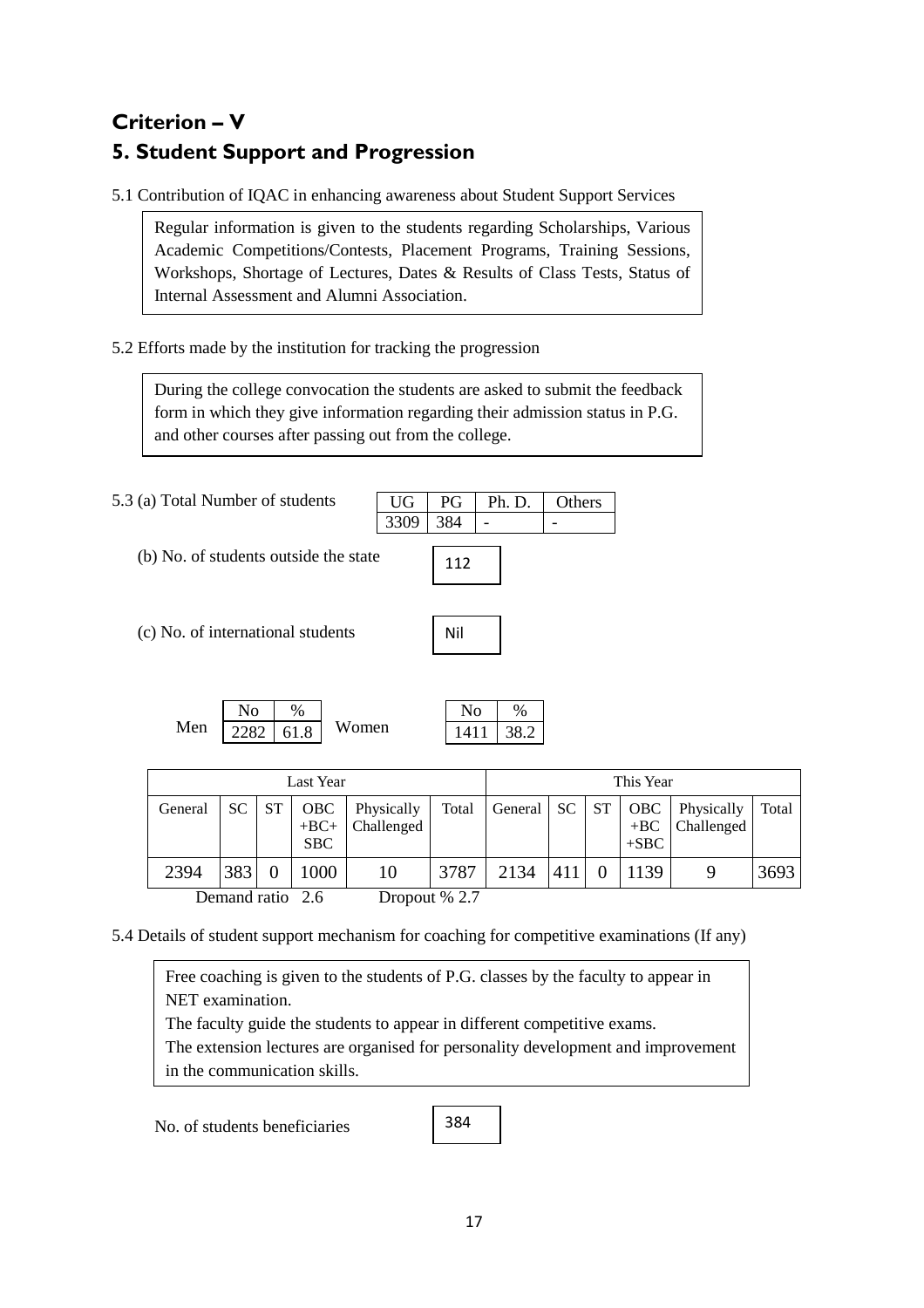5.5 No. of students qualified in these examinations



5.6 Details of student counselling and career guidance

Vocational Guidance & Placement Cell provides the information about professional placements to give students appropriate guidance to identify career opportunities. It also guides the students in the development of Soft Skills and Communication ability. It exposes them to the challenges and rigors of competitive tests. It organizes workshops and guidance seminars for informing them about market trends, professional needs and job profiles from time to time. Various activities conducted by the cell are as follows:

- IBM company visited our college for Placement Drive on 25.08.2015. Five students of the college were selected.
- WIPRO company visited our college for Placement Drive on October 04-05, 2015 and 19 students were selected.
- On November 20, 2015 two students were selected by WIPRO at Vaish Engineering College, Rohtak.
- On January 29, 2016, nine students were selected by Accenture at RPIIT, Bastara (Karnal).
- On February 2, 2016, eleven students were selected by Infosys at RPIIT, Bastara (Karnal).
- On February 5, 2016, 3 students were selected by Tech-Mahindra at MMU, Mullana, Ambala.
- On February 9-10, 2016 one student was selected by Tech-Mahindra at GVMITM, Sonepat.
- On March 21, 2016 a seminar on 'Career Counselling' was organised. Mr Vishal Sood, Alumnus of IIM, Ahmedabad was the main speaker.

No. of students benefitted

80

5.7 Details of campus placement

|                                       | <b>Off Campus</b>                  |                                     |                           |
|---------------------------------------|------------------------------------|-------------------------------------|---------------------------|
| Number of<br>Organizations<br>Visited | Number of Students<br>Participated | Number of<br><b>Students Placed</b> | Number of Students Placed |
|                                       | 300                                |                                     | 26                        |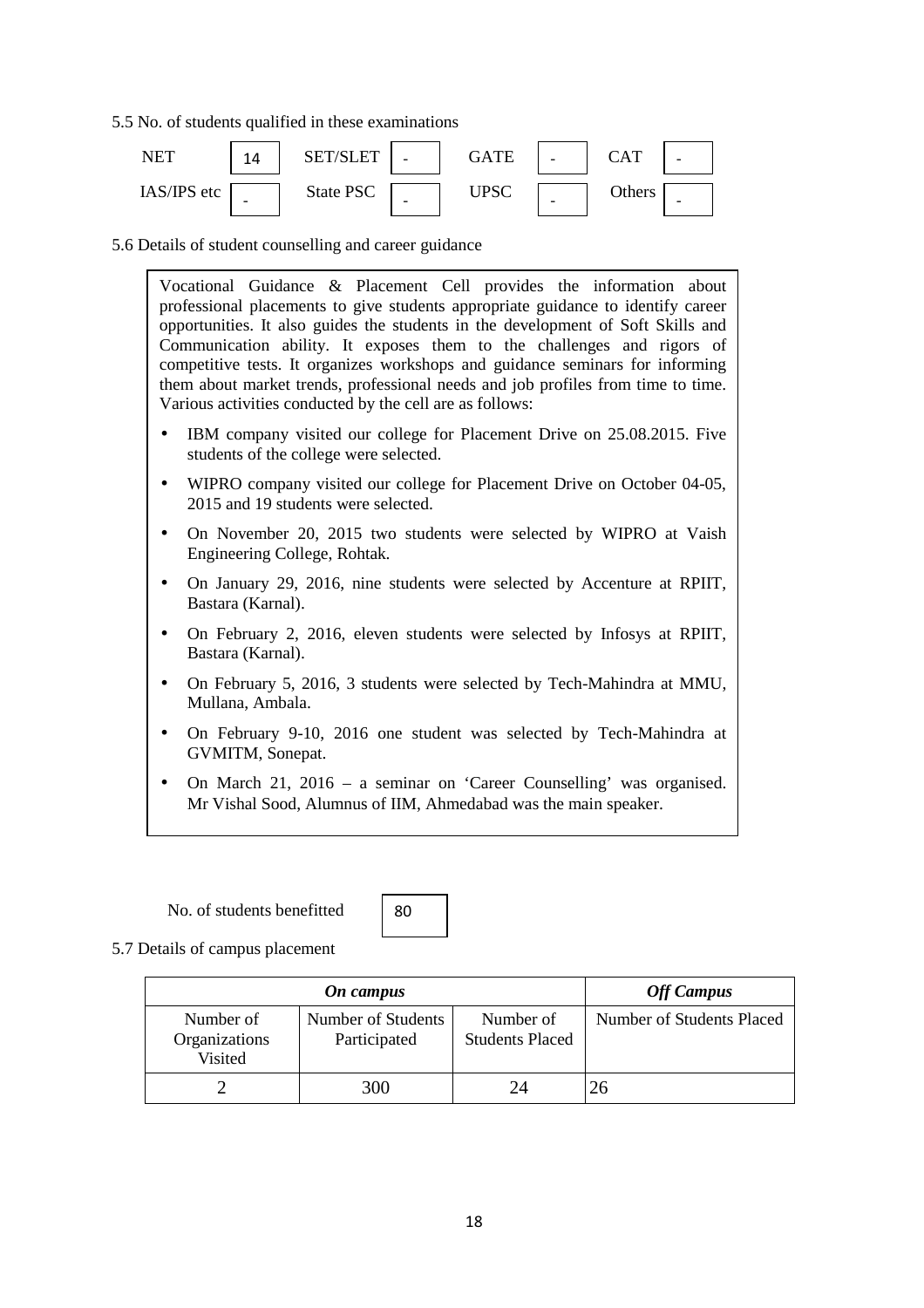- 5.8 Details of gender sensitization programmes
	- On 08.10.2015, an extension lecture on 'Self Defence for Girls' Students' was organised.
	- In NSS camp on 18.01.2016, the quiz on 'Dowry Prohibition and Female Foeticide' was organised.

### 5.9 Students Activities

5.9.1 No. of students participated in Sports, Games and other events

| State/ University level                                                          | 134 | National level | 5              | International level | Nil |
|----------------------------------------------------------------------------------|-----|----------------|----------------|---------------------|-----|
| No. of students participated in cultural events                                  |     |                |                |                     |     |
| State/ University level                                                          | 52  | National level | Nil            | International level | Nil |
| 5.9.2<br>No. of medals /awards won by students in Sports, Games and other events |     |                |                |                     |     |
| Sports: State/University level                                                   | -9  | National level | $\overline{2}$ | International level | Nil |
|                                                                                  |     |                |                |                     |     |
| Cultural: State/ University level                                                | 4   | National level | Nil            | International level | Nil |

#### 5.10 Scholarships and Financial Support

|                                                                                        | Number of<br>students | Amount  |
|----------------------------------------------------------------------------------------|-----------------------|---------|
| Financial support from institution                                                     | 81                    | 243000  |
| Financial support from government                                                      | 271                   | 3122190 |
| Financial support from other sources                                                   |                       |         |
| received<br><b>Number</b><br>of students<br>who<br>International/National recognitions |                       | 36000   |

### 5.11 Student organised / initiatives

| Fairs | : State/ University level   Nil   National level   Nil                                                                                                                                      |  | International level   Nil |  |
|-------|---------------------------------------------------------------------------------------------------------------------------------------------------------------------------------------------|--|---------------------------|--|
|       | Exhibition: State/ University level $\begin{vmatrix} 1 \\ 1 \end{vmatrix}$ National level $\begin{vmatrix} 1 \\ 1 \end{vmatrix}$ International level $\begin{vmatrix} 1 \\ 1 \end{vmatrix}$ |  |                           |  |

5.12 No. of social initiatives undertaken by the students

5.13 Major grievances of students (if any) redressed: Nil

15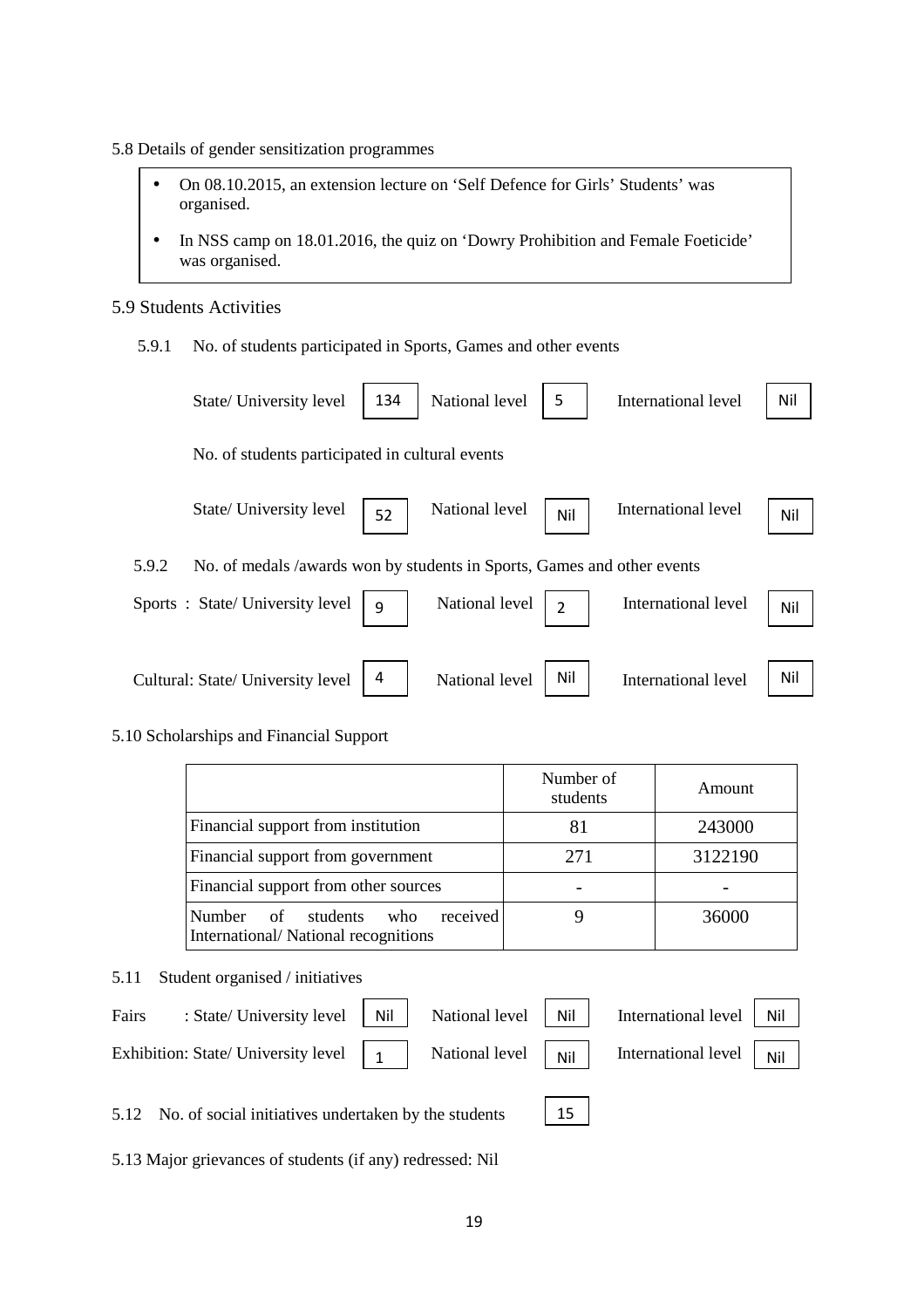# **Criterion – VI**

# **6. Governance, Leadership and Management**

### 6.1 State the Vision and Mission of the institution

| <b>Vision</b> |                                                                        |
|---------------|------------------------------------------------------------------------|
|               | Excellence is a journey, not an end                                    |
|               | <b>Motto/Mission</b>                                                   |
|               | The mission statement of the institute is provided by one of the great |
|               | founding leaders of modern India, Sh. Keshab Chandra Sen:              |
|               | 'Gather Ye the Wisdom of the East and the West'.                       |
|               | Our Mission, therefore, focuses on the holistic approach to            |
|               | knowledge $-$ a blend of the scientific as well as the spiritual       |
|               | wisdom.                                                                |
|               | Our mission is:                                                        |
|               | To create top quality human resources by developing the innate         |
|               | talent of our students.                                                |
| $\bullet$     | To provide holistic development of personality, and improve the        |
|               | overall academic performance of the students.                          |
| $\bullet$     | To inculcate the spirit of secularism, nationalism, communal           |
|               | harmony and rationalism as a value system.                             |
| $\bullet$     | To motivate youth to render service to the society at large.           |
| $\bullet$     | To develop the employable skills and to promote leadership             |
|               | qualities among the students.                                          |
| $\bullet$     | To provide a healthy physical, mental and emotional environment to     |
|               | the students to help them to grow into perfect human beings.           |

#### 6.2 Does the Institution has a management Information System

| ۰.<br>۰.<br>.,<br>v |
|---------------------|
|---------------------|

6.3 Quality improvement strategies adopted by the institution for each of the following: 6.3.1 Curriculum Development

> The college being affiliated to K.U. Kurukshetra, the curriculum development is the prerogative of the University. The teachers of the college play an active role in curriculum development as members of Boards of Studies which is the statutory body for designing the curriculum.

### 6.3.2 Teaching and Learning

We use lecture method, PPT presentations, discussions, tests, assignment for teaching and learning in classroom. Along with it, stress is laid on seminars, group discussions and interactive sessions with the experts. We have modern teaching tools like overhead projectors, interactive board and DLP Projectors, which are used by the faculty to make teaching learning process more effective. Teaching plans are made well in advance for the semester, in which the syllabus distribution, revision tests, assignments, problem solving sessions are taken into consideration. Along with the regular class room teaching, the students are encouraged to use the library and internet facilities provided in the college campus.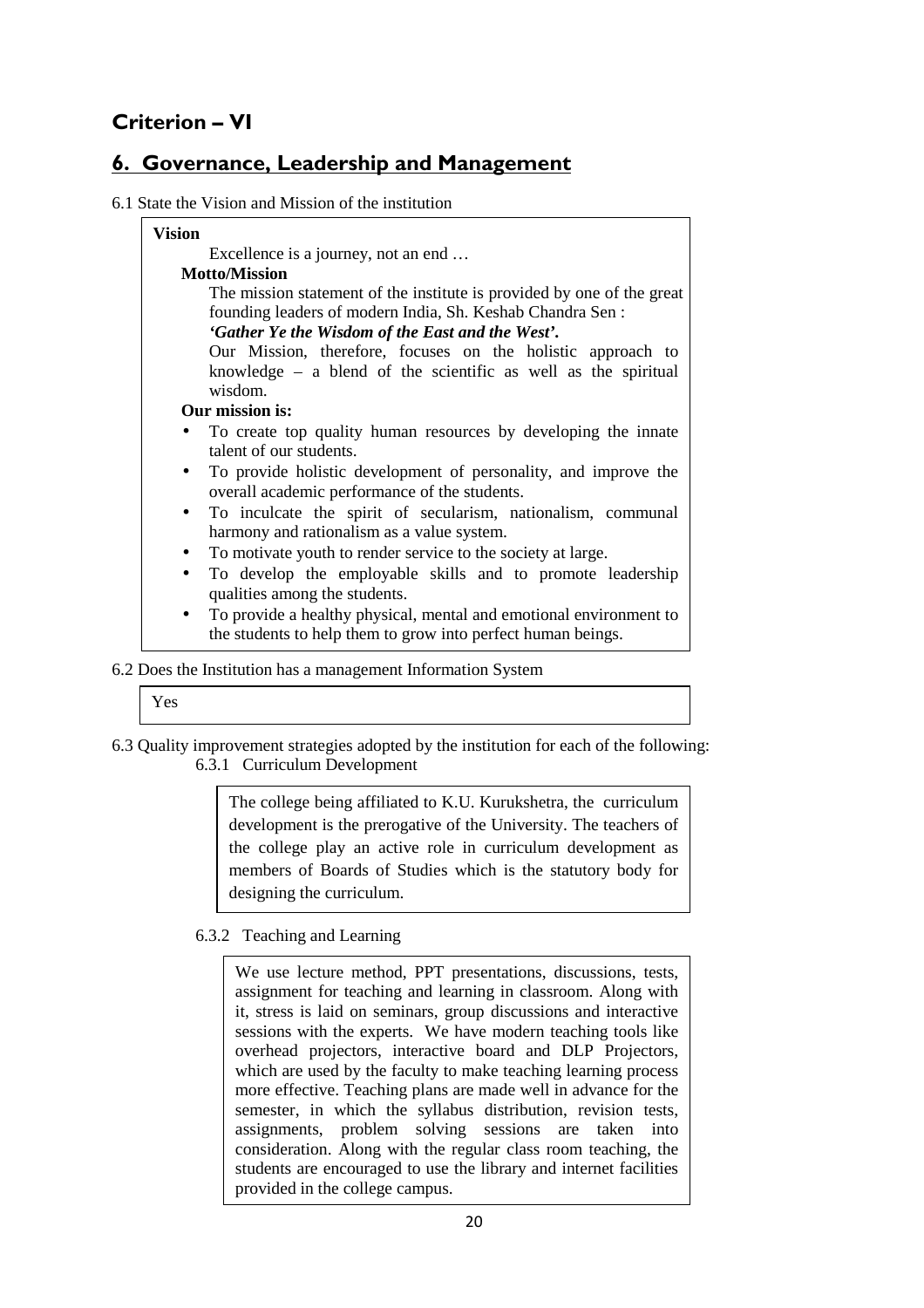6.3.3 Examination and Evaluation

The college being affiliated to K.U. Kurukshetra, it is obligatory for us to follow the system provided by the University in this regard.

#### 6.3.4 Research and Development

The college management encourages teachers for research by providing T.A and registration fee to attend seminars. The faculty is motivated to apply for research projects. Our faculty organizes seminars/ workshops /conferences and actively participates in seminars / workshops / conferences in India as well as abroad. One of our faculty member presented his research paper abroad. One of our faculty members received Post Doctoral Fellowship at Cardiff University, U.K. (June 2014- May 2016).

#### 6.3.5 Library, ICT and physical infrastructure / instrumentation

- We have a Wi-Fi campus and internet connections under ICT plan of Ministry of HRD, Government of India to enable the faculty and the students to access the resources of knowledge.
- Online Public Access Catalogue (OPAC) terminal is available in the library, which is handled by the library staff. The students and faculty can access the internet facility during library working hours.
- College is registered with National Library and Information Services Infrastructure for Scholarly Content which provides access to 97300 e-books and 5902 e-journals of different disciplines.
- All the departments have computer and internet connection.
- All the Science departments have DLP projectors and one Audio-Visual laboratory.

### 6.3.6 Human Resource Management

The college has a well qualified and dedicated faculty. All the members put their efforts to make the students good human beings. All the members are assigned different duties and responsibilities as per their interest and expertise, which they fulfill with dedication and devotion.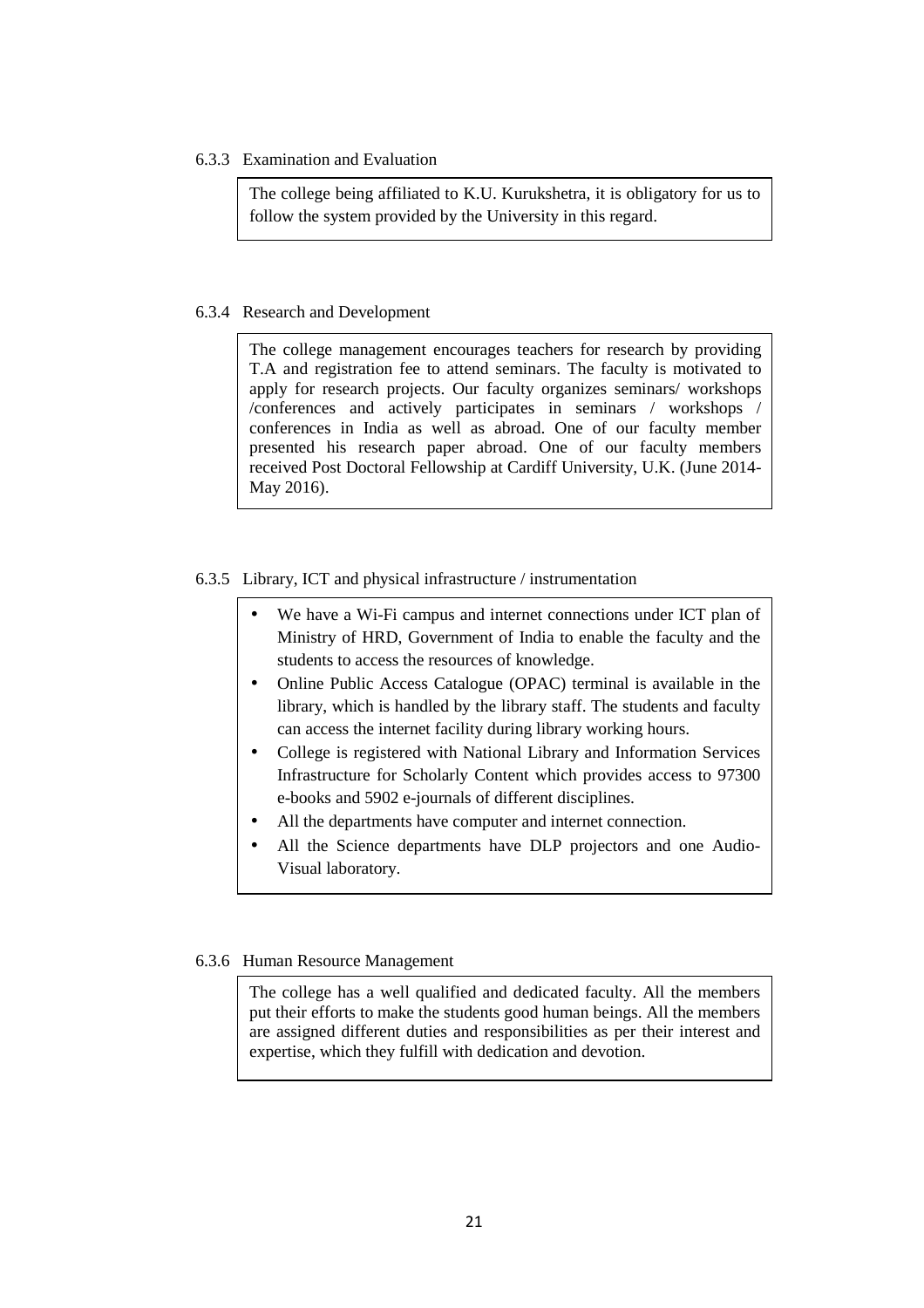### 6.3.7 Faculty and Staff recruitment

The college authorities are very meticulous regarding the recruitments, only highly qualified teachers and non-teaching staff are appointed. Teaching positions are created as per the workload in a particular subject or on the retirement of or resignation by the present incumbent(s).The regular faculty is employed strictly as per UGC, DHE, Haryana and University rules and conditions. The same eligibility conditions apply on part time and adhoc faculty. The college appoints temporary/adhoc teaching staff on the posts for which the Government does not provide grants.

### 6.3.8 Industry Interaction / Collaboration

The placement cell of our college organizes the visit of various companies from time to time. The companies like WIPRO, TCS, IBM, Infosys and Tech-Mahindra are invited to the college on regular basis and as a result many of our students get placement every year in different organizations through campus interview and selection procedure. The students of B.Sc. and M.Sc. Chemistry classes visited various industries as prescribed in their curriculum.

### 6.3.9 Admission of Students

All the admissions are made as per the rules and strictly on merit. The college makes all the efforts to ensure the implementation of the reservation policy framed by Government of Haryana and K.U. Kurukshetra. All the admission notices are displayed on the college notice board and the website. The admission process is totally transparent.

#### 6.4 Welfare schemes for

| Teaching        | 1. Loan facility through Cooperative Thrift Society. |  |  |  |  |
|-----------------|------------------------------------------------------|--|--|--|--|
| Non teaching    | 1. Staff Quarters are provided.                      |  |  |  |  |
|                 | 2. ESI deduction is given to contractual staff.      |  |  |  |  |
|                 | 3. Wheat Loan.                                       |  |  |  |  |
|                 | 4. Uniform given to non-teaching staff.              |  |  |  |  |
|                 | 5. Endowment Fund to meet out emergency medical      |  |  |  |  |
|                 | expenses.                                            |  |  |  |  |
| <b>Students</b> | 1. Insurance.                                        |  |  |  |  |
|                 | 2. Scholarships                                      |  |  |  |  |
|                 | 3. Fee concession                                    |  |  |  |  |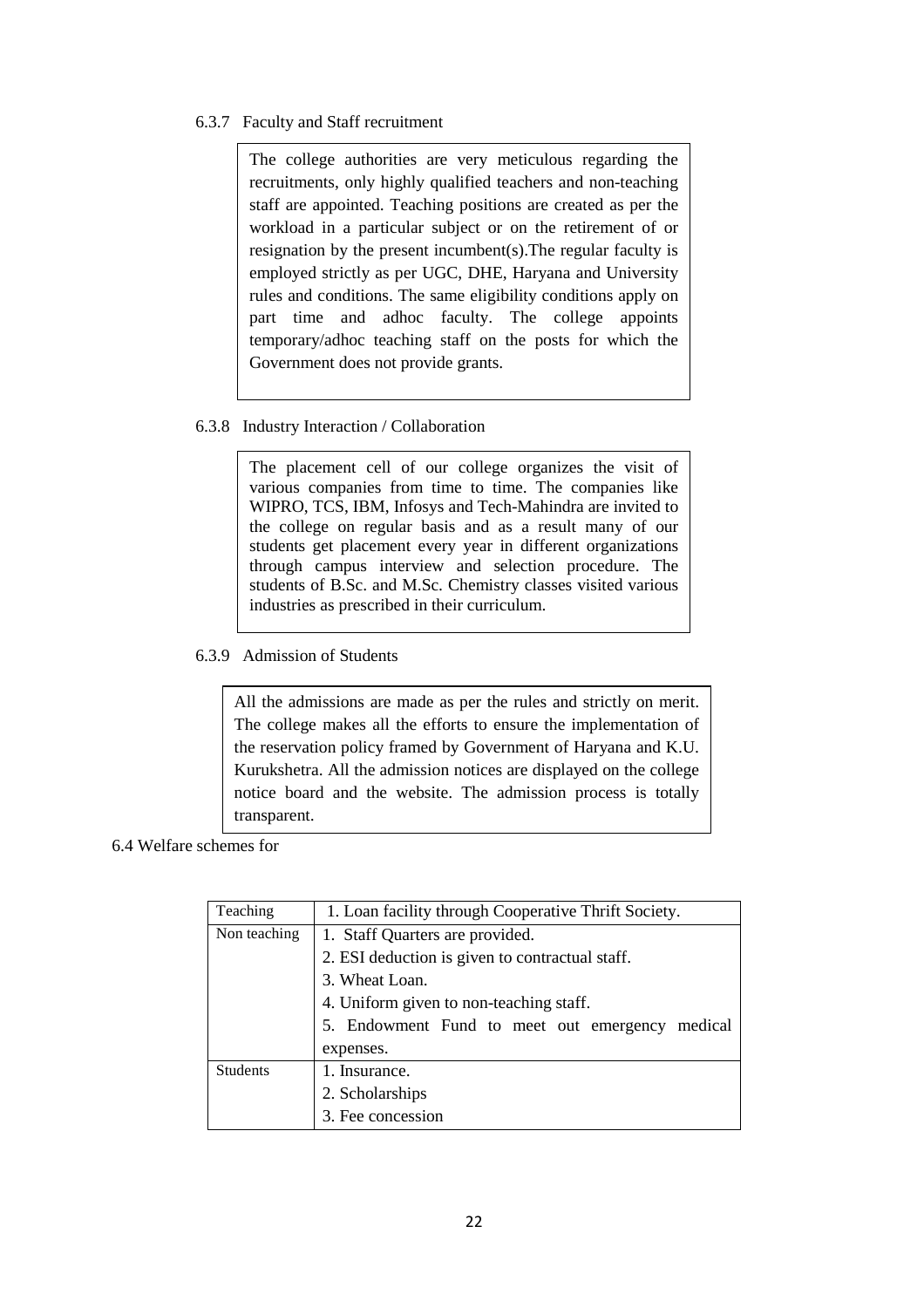|  |  |  |  | 6.5 Total corpus fund generated |
|--|--|--|--|---------------------------------|
|--|--|--|--|---------------------------------|

6.6 Whether annual financial audit has been done

| 3401190 |  |
|---------|--|
|         |  |

6.7 Whether Academic and Administrative Audit (AAA) has been done?

| <b>Audit Type</b> | External |                                       | Internal |                            |  |
|-------------------|----------|---------------------------------------|----------|----------------------------|--|
|                   | Yes/No   | Agency                                | Yes/No   | Authority                  |  |
| Academic          | Yes      | Experts<br>appointed by<br>University | Yes      | Student & peer<br>feedback |  |
| Administrative    | Yes      | University<br><b>DHE</b>              | Yes      | Management                 |  |

6.8 Does the University/ Autonomous College declares results within 30 days?

| For PG Programmes<br>Yes. | $\mid$ No $\mid \checkmark$ |  |
|---------------------------|-----------------------------|--|
|---------------------------|-----------------------------|--|

6.9 What efforts are made by the University/ Autonomous College for Examination Reforms?

As the college is affiliated to Kurukshetra University Kurukshetra. All the efforts regarding examination reforms are taken at University level and implemented accordingly.

6.10 What efforts are made by the University to promote autonomy in the affiliated/constituent colleges?

 No. In Haryana aided and government affiliated colleges running basic education courses are not given autonomous status.

6.11 Activities and support from the Alumni Association

- An alumnus of the college is invited as the Chief Guest on the Annual Athletic Meet.
- Scholarships are sponsored by the alumni of the college for meritorious and poor students.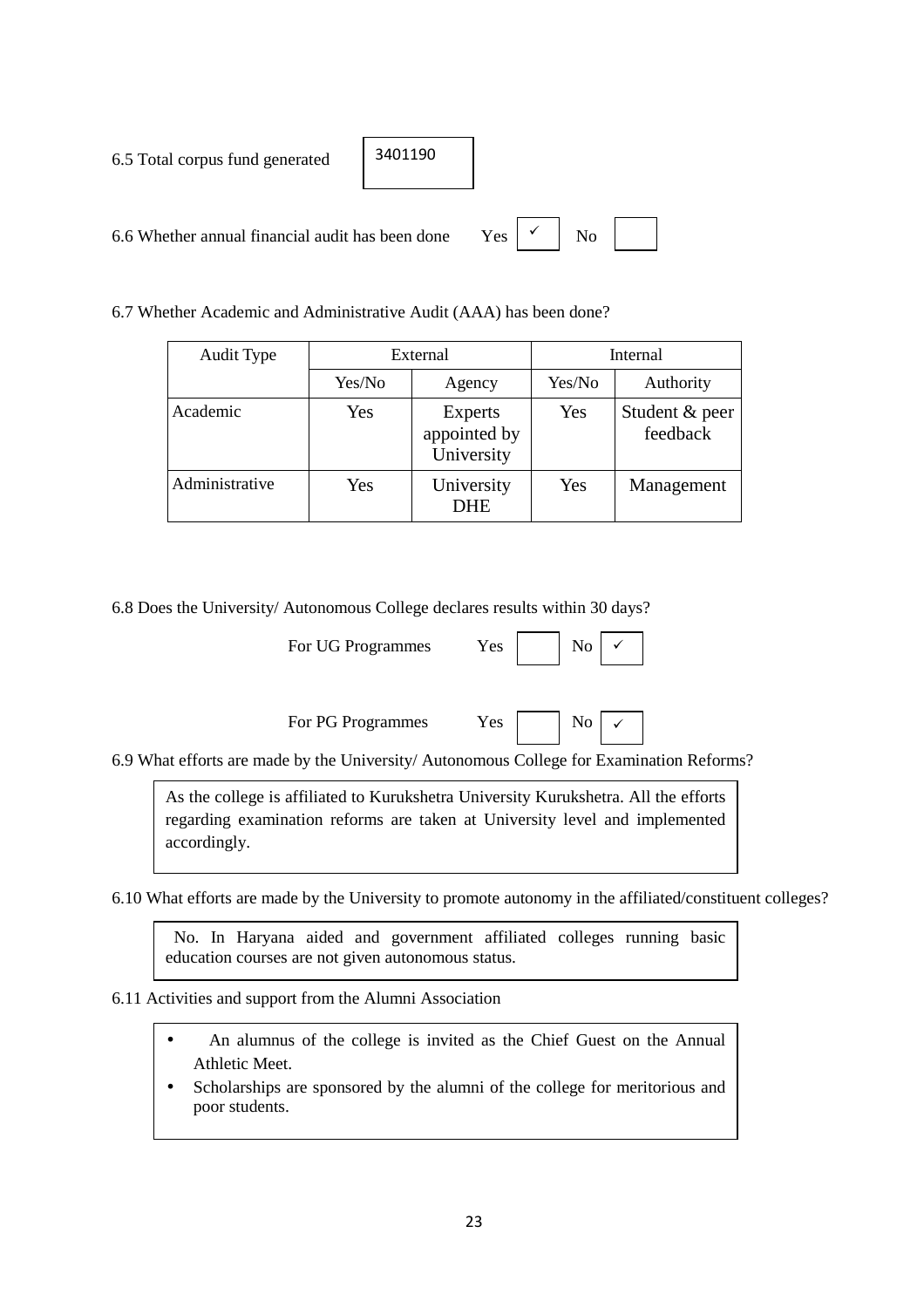6.12 Activities and support from the Parent – Teacher Association

 The college has no Parent – Teacher Association but the college has one Parent Representative in IQAC. The feedback for improvement of college working is taken into account and implemented.

6.13 Development programmes for support staff

Nil

6.14 Initiatives taken by the institution to make the campus eco-friendly

- Use of solar lights.
- Plantation of trees.
- Use of energy efficient appliances.
- Being an old structure, less consumption of electricity during summers and winters.
- The waste papers are collected from the different departments and handed over to the authorities for solid waste management plant.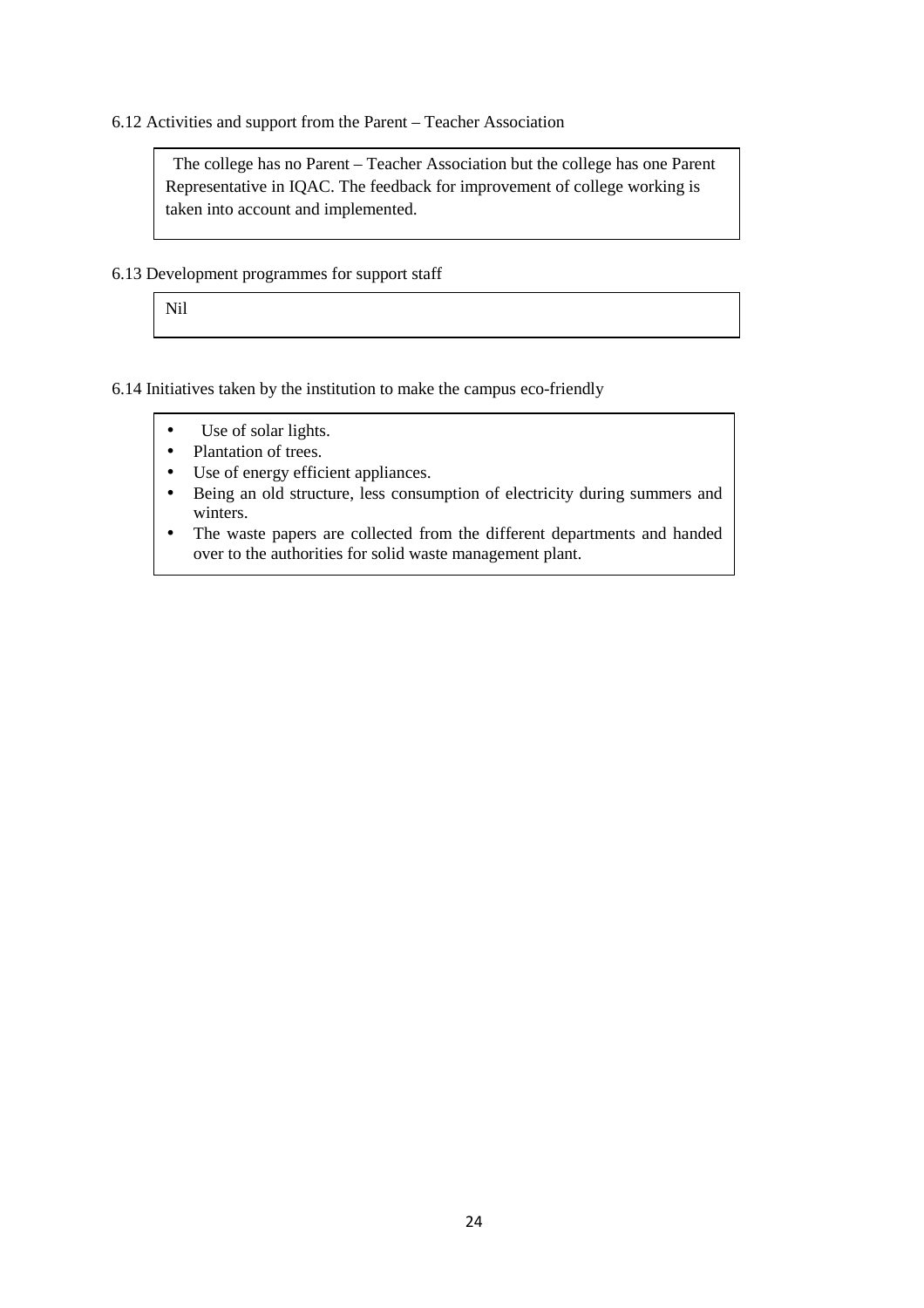# **Criterion – VII**

# **7. Innovations and Best Practices**

- 7.1 Innovations introduced during this academic year which have created a positive impact on the functioning of the institution. Give details.
	- The college has been sanctioned a grant of Rs. 49.50 lacs under FIST programme of Department of Science and Technology (DST).
	- Due to the efforts of the placement cell of the college about 50 students have been selected in various companies like TCS, WIPRO, IBM, Tech-Mahindra etc. in the session 2015-16. In the current session till date 34 students have been selected in various companies.
	- There is a smart class room with interactive board and the college has more than 8 class rooms/laboratories with DLP and LCD Projectors to provide multi-media based teaching and learning.
	- Our college is a Wi-Fi campus and internet is available to the students during the college hours.
	- In every department the computers have been provided.
	- The office work is completely computerized.
	- The college subscribes of e-journals along with other research journals.
- 7.2 Provide the Action Taken Report (ATR) based on the plan of action decided upon at the beginning of the year

The college administration tried to execute all the projects planned for the session 2015-16.

7.3 Give two Best Practices of the institution *(please see the format in the NAAC Self-study Manuals)*

- Blood Donation Camp on Founders Day.
- Organizing State Level Quiz and Poster Making Competition on Environment, Wild-life Photography Competition.

7.4 Contribution to environmental awareness / protection

- Organizing State Level Quiz and Poster Making Competition on Environment, Wild-life Photography Competition.
- Teaching environment education as a subject to all the U.G. students.
- Use of solar lights.
- Plantation of trees.
- Use of energy efficient appliances.
- Being an old structure, less consumption of electricity during summers and winters.
- The waste papers are collected from the different departments and handed over to the authorities for solid waste management plant.

7.5 Whether environmental audit was conducted? Yes  $\vert \times \vert$  No